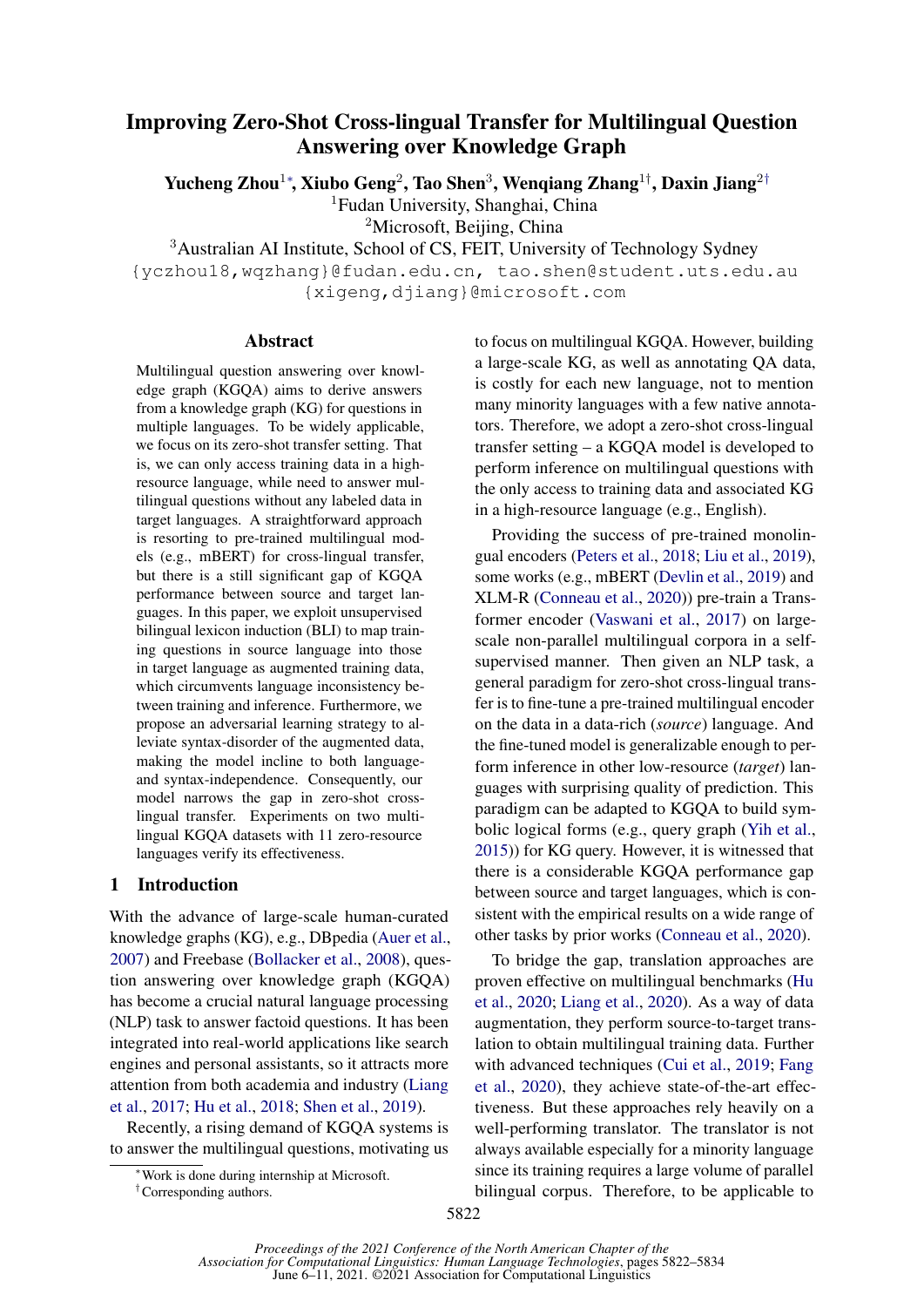more languages, we assume that neither translators nor parallel corpora are available in this work.

In this paper, to adapt the translation approaches in our zero-resource scenario, we naturally propose to replace the full-supervised machine translator with unsupervised bilingual lexicon induction (BLI) for word-level translation. Specifically, as in prior works [\(Lample et al.,](#page-11-5) [2018b;](#page-11-5) [Artetxe et al.,](#page-9-5) [2018\)](#page-9-5), a BLI model is first trained on non-parallel bilingual corpora. Then, via bilingual word alignments in BLI, we map the training questions in source language into those in target languages to obtain augmented multilingual training data. Consequently, even simply learning a KGQA model on the augmented data can circumvent language inconsistency between training and inference and thus bridge the performance gap in zero-shot crosslingual transfer. To explain why BLI is competent, it is observed that KGQA mainly involves phraselevel semantics [\(Berant et al.,](#page-9-6) [2013\)](#page-9-6). Compared to other tasks depending on sentence-level contextualization, KGQA is insensitive to long-term dependency but benefits from the language consistency.

Moreover, we propose an adversarial strategy to mitigate the syntax-disorder caused by BLI. Specifically, we present a discriminator on top of the encoder, which is trained to distinguish whether the input is a grammatical question in source language or a BLI-translated one in target language. Meanwhile, jointly with KGQA goal, the encoder is fine-tuned to fool the discriminator so that the questions' representations are both language- and syntax-agnostic. So the trained KGQA model is robust to syntax-disorder and becomes insensitive to the question language, leading to superior performance on multilingual KGQA.

Experiments conducted on two multilingual KGQA datasets with 11 zero-resource languages verify the effectiveness of our approach.

# 2 KGQA Task Definition

We give a background of monolingual KGQA, followed by multilingual KGQA and its data format.

**Monolingual KGQA.** A knowledge graph  $G$  is comprised of a set of directed triples  $(h, p, t)$ , where  $h \in \mathcal{E}$  denotes a head entity,  $t \in \mathcal{E} \cup \mathcal{L}$ denotes a tail entity or literal value, and  $p \in \mathcal{P}$ denote a predicate between  $h$  and  $t$ . KGQA aims at generating answers for a natural language question q based on  $\mathcal G$ . Usually a model  $\mathcal M$  first parses the question  $q$  into an intermediate logical form, which is then transformed into a SPARQL query, and the answer is derived by executing the SPARQL query on  $\mathcal G$ . An example is shown in Figure [1:](#page-2-0) the question in the bottom, intermediate logical form in the upper right and the corresponding SPARQL query in the top. Following [Maheshwari et al.](#page-11-6) [\(2019\)](#page-11-6), we take a restricted subset of  $\lambda$ -calculus – query graph, as the intermediate logical form. Typically, a query graph consists of four types of nodes: grounded entity(s) (in rounded rectangle), existential variable(s) "*?y*" (in circle), a lambda variable "*?x*" (in shaded circle), and an aggregation function (in diamond).

Considering entity-linking is a standalone system and there are many tools, we assume grounded entities in a question are given. This avoids uncertainty caused by entity-linking, and facilitates us to focus on the query graph construction process.

Multilingual KGQA. We focus on a zero-shot cross-lingual transfer setting of KGQA. That is, we only have a labeled dataset  $\mathcal{D}^{src} =$  $\{(q_l^{src}, s_l^{src})_{l=1}^N\}$ , as well as the associated knowledge graph  $G$ , in a high-resource language  $src$ , where  $q_l^{src}$  and  $s_l^{src}$  denote a natural language question and a formal query, respectively. We will omit subscript  $l$  of example index in  $\mathcal{D}^{src}$ . Multilingual KGQA is to learn a model  $M$  which can answer questions  $q^{tgt}$  in multiple target languages  $tgt.$  A recent baseline is to fine-tune pre-trained multilingual models (e.g. mBERT) in src and directly perform inference in tgt.

## 3 Methodology

This section starts with a base framework for monolingual KGQA, followed by our proposed multilingual solutions. Lastly, details about training and inference are elaborated.

#### <span id="page-1-0"></span>3.1 Base Monolingual Framework

Following [Maheshwari et al.](#page-11-6) [\(2019\)](#page-11-6), we present a base pipeline framework as in Figure [1](#page-2-0) to construct query graphs. It consists of three modules: 1) inferential chain ranking, 2) type constraint ranking, and 3) aggregator classification.

Inferential Chain Ranking. An inferential chain (IC) refers to a sequence of directed predicate from a grounded entity to lambda variable  $?x$ . Given an entity  $e$  grounded from the question  $q$ , we first search its chain candidates  $C^e = (c_1^e, \dots, c_n^e)$ by exploring legitimate predicate sequences starting from  $e$  in  $\mathcal G$ . Following previous works [\(Yih](#page-12-1)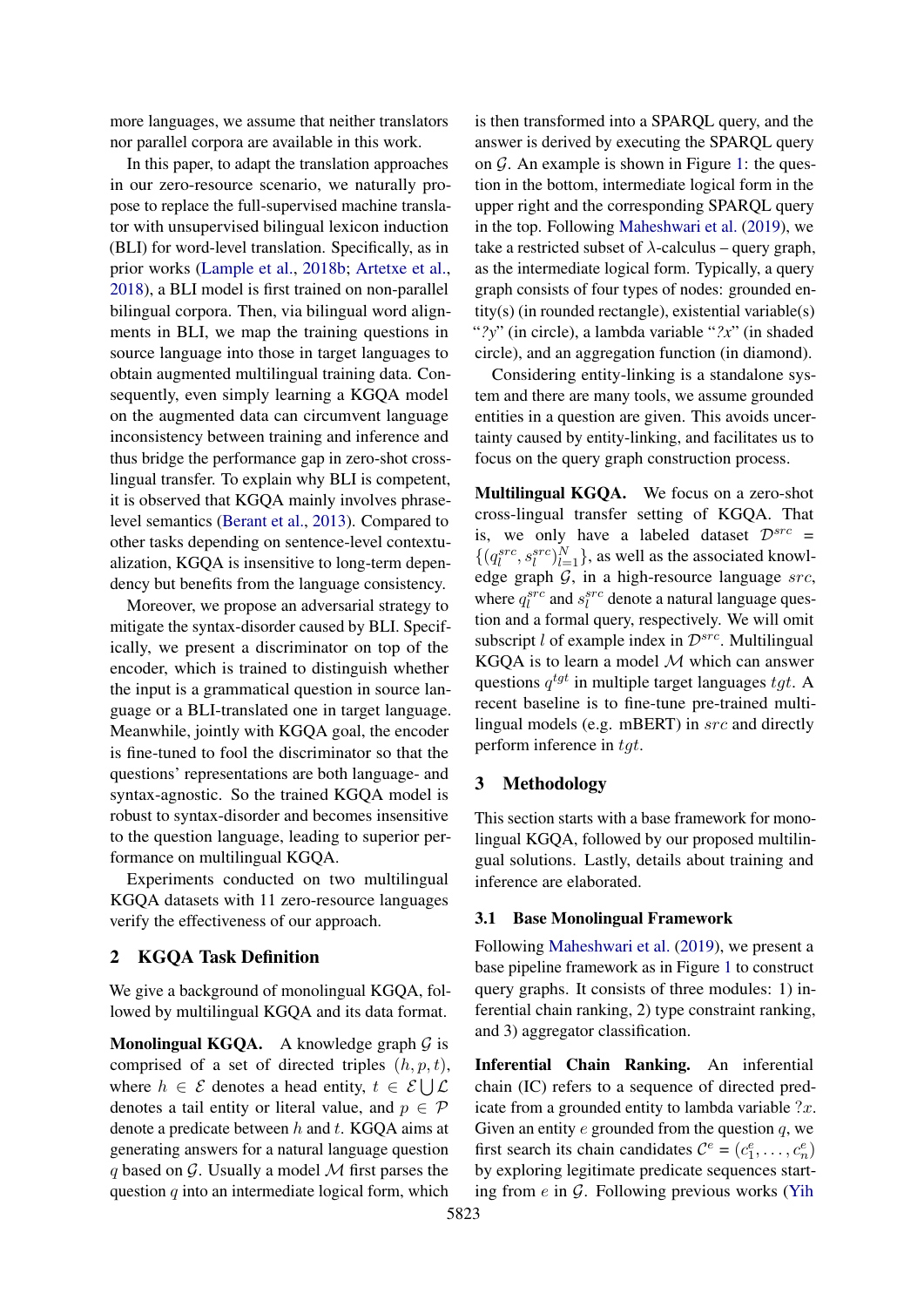<span id="page-2-0"></span>

Figure 1: Base framework for monolingual KG, consisting of three modules to construct a query graph.

[et al.,](#page-12-1) [2015;](#page-12-1) [Maheshwari et al.,](#page-11-6) [2019\)](#page-11-6), we fetch the chains whose length  $\leq 2$ . For example, as in the middle left of Figure [1,](#page-2-0) chain candidates are generated from the entity "*<dbr:Ven.-Ram.>*" within 2-hop on  $G$ . Then, a model is presented to measure the semantic relatedness between the question  $q$ and each candidate of inferential chain  $c_i^e$ , i.e.,

$$
a_i^e = \text{SemMatch}(q, c_i^e; \theta^{(IC)}), \forall i = 1, \dots, n, (1)
$$

where  $a_i^e$  is a score for their relatedness, and  $\theta^{(IC)}$ parameterized SemMatch(·) can be any model for pairwise relatedness, such as Co-Attention network [\(Chen et al.,](#page-9-7) [2019\)](#page-9-7) and BERT-based Matching [\(De](#page-9-2)[vlin et al.,](#page-9-2) [2019\)](#page-9-2). Finally, the resulting of this module is the top-1 ranked inferential chain, i.e.,

$$
\bar{c}^e = \arg \max_{c_i^e} (a_i^e, \ \forall i = 1, \dots, n). \tag{2}
$$

Note, if there are multiple grounded entities in  $q$ , we will predict an inferential chain for each entity.

Type Constraint Ranking. Type constraints (TC) refer to the entity types specified in the question for each variable on an inferential chain. They can be used to disambiguate the entities and thus boost KGQA performance. For example, answer entity(s) to the example question in Figure [1](#page-2-0) are constrained by type *Scientist*. Hence, type constraint ranking is proposed to capture such information, which is also achieved by a semantic matching model. Specifically, given the resulting inferential chain  $\bar{c}^e$ , we first enumerate type candidates

 $\mathcal{T}_{y}^{e} = \{t_{y1}^{e}, \dots\}$  for the existential variable and  $\mathcal{T}_{x}^{\epsilon} = \{t_{x1}^{\epsilon}, \dots\}$  for the lambda variable. Then, because there is scarcely overlap of gold type constraints between the two variables, a single semantic matching model is adequate for both. Thus, we define the model to derive relatedness scores as

<span id="page-2-2"></span>
$$
b_{*j}^e = \text{SemMatch}(q, t_{*j}^e; \theta^{(TC)}),
$$
  
where,  $\forall * \in \{y, x\}, \text{and } \forall j = 1, ...$  (3)

<span id="page-2-1"></span>Finally, we get the type constraints for existential and lambda variable with a threshold  $\gamma^{(thresh)}$ , i.e.,

$$
\bar{\mathcal{T}}^e_* = \{t^e_{*j} | b^e_{*j} > \gamma^{(thresh)}, \ \forall j = 1, \dots \}.
$$
 (4)

Aggregator Classification Given several answer formats in the dataset, aggregator classification (AC) is presented to distinguish the format among *Bool*, *Count* and *Entity(s)*. The principle of each is detailed in the middle right of Figure [1.](#page-2-0) Formally, a simple text classifier can satisfy, i.e.,

$$
\boldsymbol{p}^{(AC)} = \text{Classifier}(q; \theta^{(AC)}) \in \mathbb{R}^3, \qquad (5)
$$

where the  $\text{Classifier}(\cdot)$  is composed of a contextualized encoder, a pooler and an MLP with softmax.

Once the above is completed, their results can compose a query graph, which is transformed into SPARQL and then executed on  $G$  for the answer.

# 3.2 Proposed Multilingual KGQA Approach

Built upon the base framework detailed before, we extend it with a multilingual inference capability,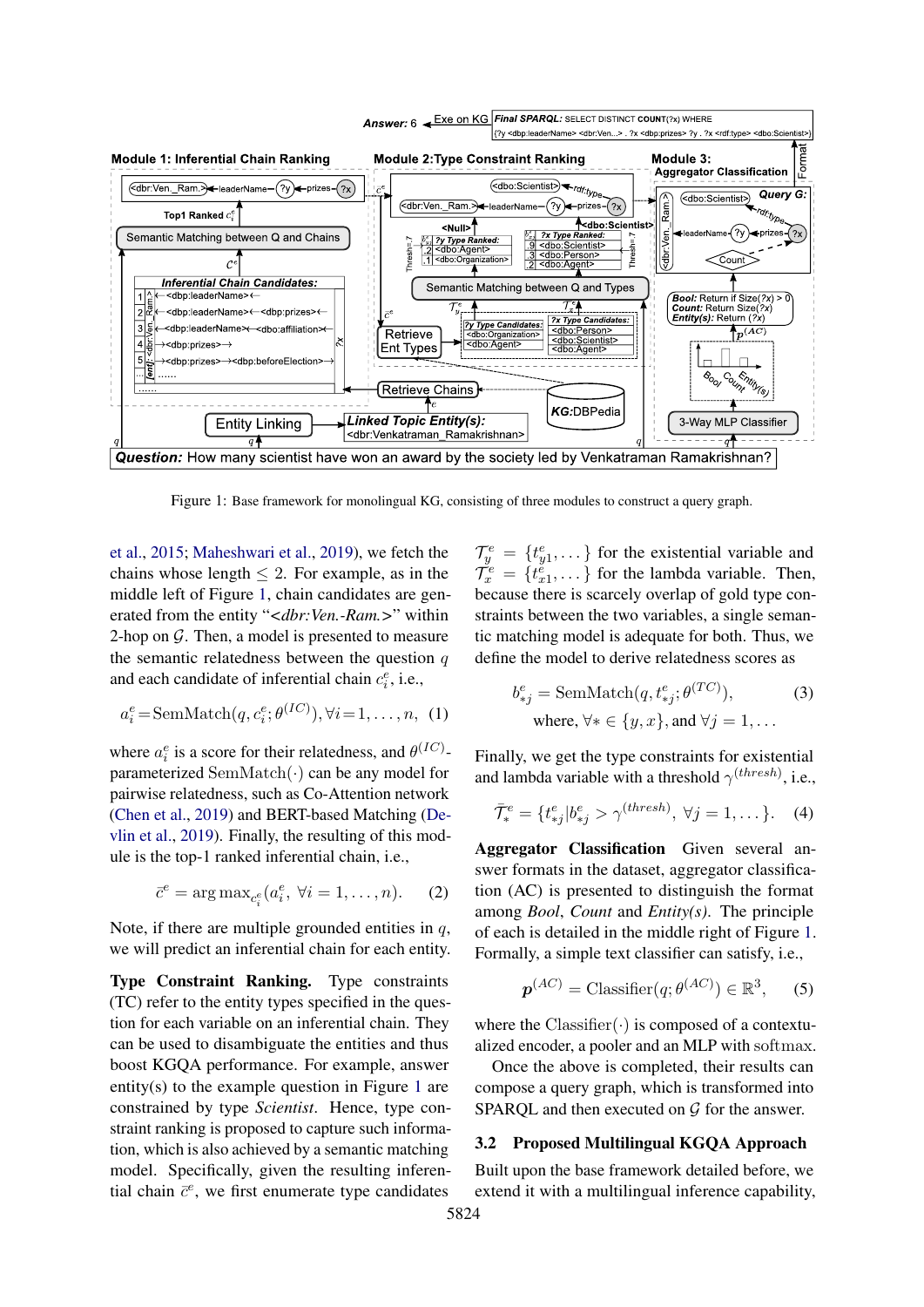<span id="page-3-0"></span>

Figure 2: Syntax-agnostic semantic matching between a BLIaugmented multilingual  $q$  and its symbolic candidates.

i.e., multilingual KGQA. We are in line with a recent popular zero-shot transfer paradigm [\(Conneau](#page-9-3) [et al.,](#page-9-3) [2020;](#page-9-3) [Fang et al.,](#page-10-2) [2020\)](#page-10-2) that: a pre-trained multilingual encoder is only fine-tuned in src, and a translation-based data augmentation technique is integrated to narrow the performance gap between src and tgt. To emphasize the gap in KGQA, 65% F1 score in English ( $src$ ) vs. 54% in Italian ( $tgt$ ) is observed by mBERT zero-shot transfer in our pipeline without any multilingual augmenting.

Distinct from prior works in this paradigm requiring well-trained translators, we propose a fully unsupervised way for wide applicability with neither tgt KGQA data nor src-tgt parallel corpora. It is natural to resort to bilingual lexicon induction (BLI) with unsupervised training and acceptable word-level translating quality. In the following, we first present a BLI-based augmentation for multilingual training data, followed by our adaptation of the monolingual base framework  $(\S 3.1)$  $(\S 3.1)$  to the augmented data. Finally, we propose an adversarial learning strategy coupled with BLI-based augmentation for robust cross-lingual transfer. An illustration of our proposed semantic matching model with symbolic candidates is in Figure [2.](#page-3-0)

#### 3.2.1 BLI-based Multilingual Augmentation

We leverage the BLI model by [Lample et al.](#page-11-5) [\(2018b\)](#page-11-5). First, it pre-trains monolingual word embeddings  $U^{src} \in \mathbb{R}^{d \times |\mathcal{V}^{src}|}$  and  $U^{tgt} \in \mathbb{R}^{d \times |\mathcal{V}^{tgt}|}$ in src and tgt respectively. Then, it learns a linear transformation to unsupervisedly align the word embeddings in two languages to one space, i.e.,

$$
\bar{W}\text{=}\underset{\boldsymbol{W}\in M_d(\mathbb{R})}{\arg\min} \sum \text{Distance}(\boldsymbol{W}\boldsymbol{U}_{:,k}^{src},\boldsymbol{U}_{:,l}^{tgt}).\tag{6}
$$

The unsupervised alignment between  $k$ -th  $src$ word and *l*-th *tgt* word is captured by adversarial learning, and  $Distance(\cdot)$  is implemented by crossdomain similarity local scaling (CSLS). Please refer to [\(Lample et al.,](#page-11-5) [2018b\)](#page-11-5) for its details.

Based on the BLI model, we can build a word-byword translator,  $BLI_{src \to tgt}^{(trans)}$ , from  $src$  to arbitrary  $tqt$ , as long as its monolingual corpus is available. Note, when performing word-level translation, we also employ CSLS to mitigate the hubness problem and find the most likely alignment. Then, we translate each question  $q^{src}$  in  $\mathcal{D}^{src}$  to other languages:

$$
q^{tgt} = \text{BLI}_{src \to tgt}^{(trans)}(q^{src}),\tag{7}
$$

where src denotes English (en) in our experiments while  $tqt$  can be one of 11 other languages, such Farsi (fa), Italian (it), etc. Consequently,  $q^{tgt}$  is the augmented multilingual data for model training.

*Remark:* Although BLI provides multilingual data, open questions still remain. 1) *Why is BLI competent here:* It is observed KGQA mainly involves word-/phrase-level semantics of symbolic candidates, rather than sentence-level one in most other NLP tasks. As the Module 1 and 2 in Figure [1,](#page-2-0) the matching only involves morphological similarity (e.g., *scientist* vs. *<dbo:Scientist>*), synonym (e.g., *won an award* vs. *<dbp:prizes>*), etc. Thus, KGQA is less sensitive to long-term context than other tasks. This has been leveraged by [Berant et al.](#page-9-6) [\(2013\)](#page-9-6) to propose a phrase matching model for monolingual KGQA. 2) *Will BLI lead to error propagation:* Since BLI model achieves a high Precision@10 but a relatively low Precision@1, wrong translation and the corresponding ground truth are semantically similar. Intuitively, their word embeddings are spatially close to each other, so wrong word-level translation is equivalent to applying tiny noise to word embeddings, which hardly leads to error propagation when robust pretrained Transformer-based encoder is used.

## 3.2.2 Multilingual Models

Symbolic Candidate Processing. For an inferential chain, we enrich each predicate on the chain by 1) transforming each camel-represented phrase into sequence-formatted words 2) prefixing +/- for directional information, and 3) concatenating topfrequent types in local closed-world assumptions [\(Krompaß et al.,](#page-11-7) [2015\)](#page-11-7). For a type constraint, we simply transform each camel-represented phrase into sequence-formatted words. In the following,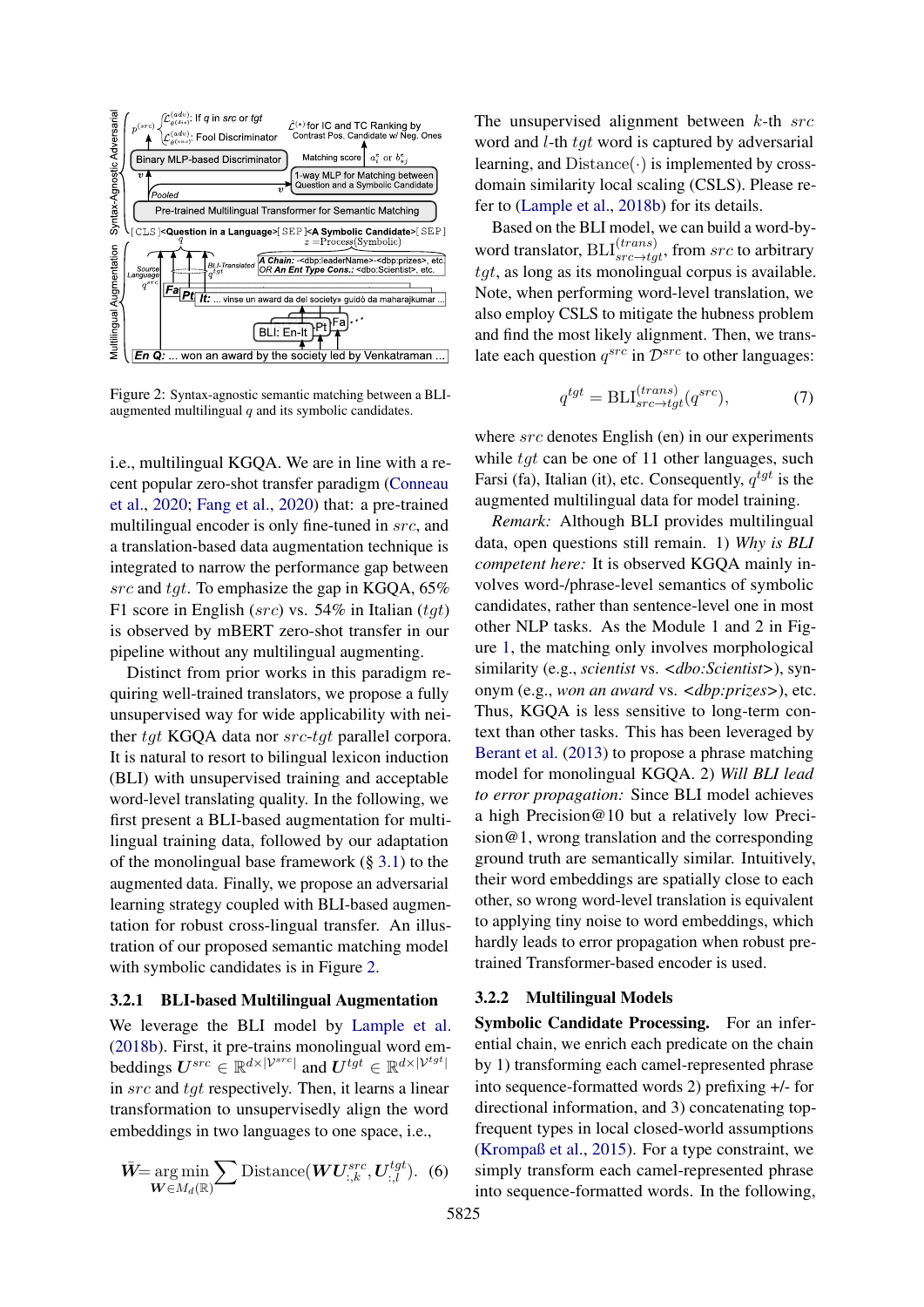we denote the text of a processed symbolic candidate as  $z$  no matter it is a chain or type.

Multilingual Semantic Matching Model. As detailed in [§3.1,](#page-1-0) both inferential chain ranking and type constraint ranking modules are built upon a semantic matching model between the question  $q$ and a symbolic candidate  $z$ . Note,  $z$  is always in  $src$  while  $q$  can be in either  $src$  or BLI-translated tgt. Following the common practice, we first concatenate  $q$  and  $z$  with special tokens [\(Devlin et al.,](#page-9-2) [2019\)](#page-9-2), which is passed into a pre-trained multilingual Transformer encoder, i.e.,

$$
v = \text{Pool}(\text{Transformer}(text)),
$$
\n
$$
\text{where, } text = (\text{[CLS]}, q, \text{[SEP]}, z, \text{[SEP]}).
$$

 $Pool(\cdot)$  denotes using the contextualized embedding of [CLS] to represent the entire input. In this paper, the encoder is alternative between mBERT [\(Devlin et al.,](#page-9-2) [2019\)](#page-9-2) and XLM-R [\(Conneau et al.,](#page-9-3) [2020\)](#page-9-3). Lastly, a 1-way multi-layer perceptron (MLP) built upon  $v$  is presented to calculate the matching score in Eq.[\(1\)](#page-2-1) or Eq.[\(3\)](#page-2-2).

Multilingual Classification Model. As detailed in [§3.1,](#page-1-0) a text classification model is required to identify aggregator. To fit into our zero-resource multilingual scenario, the model, consisting of a pre-trained multilingual encoder and an MLPbased predicting layer, can be directly fine-tuned on the augmented questions, i.e.,  $q^{src}$  and  $q^{tgt}$ .

## 3.2.3 Syntax-agnostic Adversarial Strategy

Although training the KGQA model on BLIaugmented multilingual data circumvents language inconsistency, it inevitably introduces syntax disorder and grammatical problem, which could hurt the performance. We thus present an adversarial strategy in pair with BLI-augmented data to push the Transformer encoder deriving language- and syntax-independent representations. Formally, a discriminator is built upon the single vector representation  $v$  produced by the Transformer encoder:

$$
p^{(src)} = \text{Sigmoid}(\text{MLP}(\boldsymbol{v}; \theta^{(dis)})), \qquad (9)
$$

where  $p<sup>(src)</sup>$  is the probability of the question in source. The discriminator is trained to minimize

$$
\mathcal{L}^{(adv)}_{\theta^{(dis)}} = -\mathbb{I}_{(src)} \log p^{(src)} - \mathbb{I}_{(tgt)} \log(1 - p^{(src)})
$$
. (10)

On the contrary, the Transformer encoder is learned to fool by minimizing an adversarial loss, i.e.,

$$
\mathcal{L}^{(adv)}_{\theta^{(enc)}} = -\mathbb{I}_{(tgt)} \log p^{(src)}.
$$
 (11)

 $\mathbb{I}_{(tgt)}$  denotes if the question in BLI-translated  $tgt$ , and  $\theta^{(enc)}$  is encoder's parameters in each module.

## 3.3 Training

Before constructing the objectives, we conduct uniform negative sampling for the two ranking models with the maximum negative number limited to 100.

First, gold labels of a  $q$  for the three modules stem from the formal query  $s^{src}$ . A margin-based hinge loss is defined for inferential chain ranking:

$$
\hat{\mathcal{L}}^{(IC)} = \frac{1}{|\mathcal{D}|} \sum_{\mathcal{D}} \frac{1}{|\mathcal{N}|} \sum_{i=1}^{|\mathcal{N}|} (\lambda - \tilde{a}^e + \hat{a}_i^e), \tag{12}
$$

where,  $D$  is the augmented dataset,  $N$  is a set of negative chains,  $\tilde{a}^e$  is derived from the gold chain and  $\hat{a}_i^e$  is derived from a negative chain. Similarly, the loss defined for type constraint ranking is

$$
\hat{\mathcal{L}}^{(TC)} = \frac{1}{|\mathcal{D}|} \sum_{\mathcal{D}} \frac{1}{2|\mathcal{N}|} \sum_{*\in \{y,x\}} \sum_{j=1}^{|\mathcal{N}|} (\lambda - \tilde{b}^e_* + \hat{b}^e_{*j}).
$$

Lastly, the loss of aggregator classification is

$$
\hat{\mathcal{L}}^{(AC)} = -\frac{1}{|\mathcal{D}|} \sum_{\mathcal{D}} \log \boldsymbol{p}_{[i=\tilde{g}]}^{(AC)},\qquad(13)
$$

where  $p_{\substack{[AC) \\[-6pt]}}^{(AC)}$  $\frac{d^{(AC)}}{|\mathbf{i}=\tilde{g}|}$  denotes probability corresponding to gold aggregator class.

During training, the adversarial loss is added to the loss function of each module to compose the final training objective, i.e.,

$$
\mathcal{L}^{(*)} = \hat{\mathcal{L}}^{(*)} + \alpha \mathcal{L}^{(adv)}_{\theta^{(enc)}}, * \in \{IC, TC, AC\}. \tag{14}
$$

#### 3.4 Inference Algorithm

As in Algorithm [1,](#page-5-0) we provide a detailed procedure for model inference in target language.

We also provide an explanation of query graph in Figure 1. As the example query graph shown in the right of the figure: a topic entity is first grounded as e ="*<dbr:Ven.-Ram>*" in rounded rectangle, an existential variable in circle denotes intermediate entity set ?y = {h|(h, *leaderName*, e)}, a lambda variable in shaded circle denotes the answer entity set  $?x = \{h | (h, \text{prizes}, e) \land \forall e \in ?y\}$ , and an aggregator COUNT is finally applied to  $?x$  that is constrained by entity type "*<dbo:Scientist>*". Note that, the existential variable can not exist if only 1-hop relation is expressed in a question, and if multiple topic entities are grounded, multiple "*?x*" will be merged by intersection.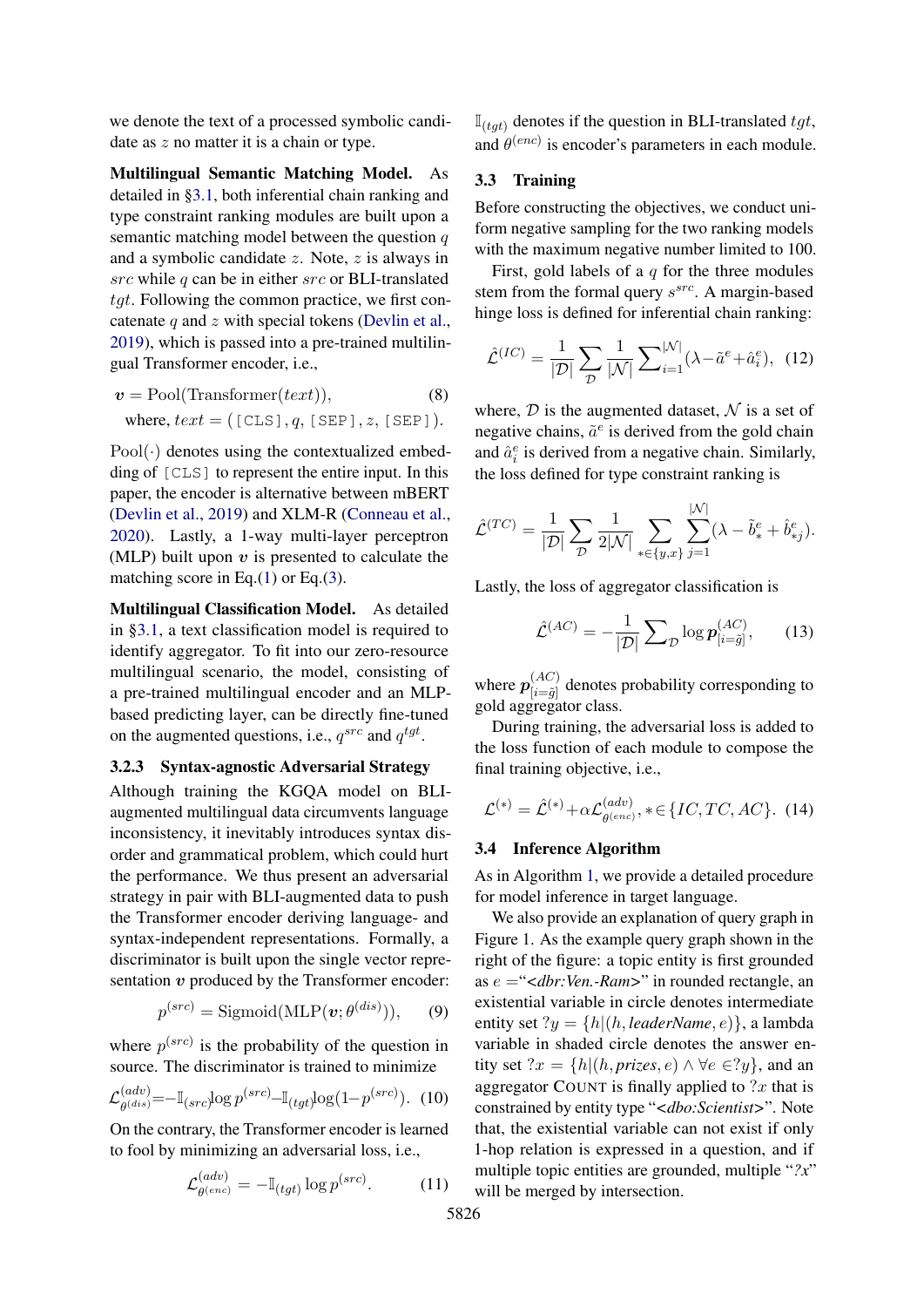<span id="page-5-0"></span>

| Algorithm 1 Inference in Target Language. |  |  |
|-------------------------------------------|--|--|
|-------------------------------------------|--|--|

- **Require:** : A q in tgt and its grounded topic entities  $\mathcal{E}^q$ ; KG  $\mathcal{G}$ ; Models  $\theta^{(IC)},$   $\theta^{(TC)},$   $\theta^{(AC)}$ 
	- 1: Search the chain candidates  $C^e$  on  $\mathcal{G}, \forall e \in \mathcal{E}^q$
	- 2: Rank each  $\mathcal{C}^e$  by Eq.(1), and keep top-3 in  $\mathcal{C}^e$
	- 3:  $\mathcal{C}^e \leftarrow \{c^e | c^e \in \mathcal{C}^e \land \text{Size}(2x \in c^e) > 0\}$
	- 4:  $\bar{c}^e \leftarrow \textit{Null}$
	- 5: if  $Size(\mathcal{C}^e) > 0$  then
		- $\bar{c}^e \leftarrow$  the top1 inferential chain in  $\mathcal{C}^e$
	- 6: end if
	- 7: Merge chains  $\{\bar{c}^e | \forall e \in \mathcal{E}^q \land \bar{c}^e \text{ is not Null}\}$
- 8: Rank type constraint candidates by Eq.(3) and apply the top-1 constraint w/ score  $> \gamma^{(thresh)}$
- 9: Generate SPARQL and execute on  $G$  for answer entity set  $A$
- 10: Identify the aggregator for q by Eq.(5)
- 11:  $A \leftarrow \text{Aggregate}(\mathcal{A})$  by following Figure 1
- 12: return  $\mathcal{A}$ ;

## 4 Experiments

## 4.1 Datasets and Evaluation Metrics

We evaluate the proposed approach on two datasets, LC-QuAD [\(Trivedi et al.,](#page-11-8) [2017\)](#page-11-8) and QALDmultilingual [\(Usbeck et al.,](#page-11-9) [2018\)](#page-11-9), both of which contain questions with corresponding SPARQL queries over DBpedia<sup>[1](#page-5-1)</sup>. DBpedia is a largescale knowledge graph extracted from Wikipedia pages with 6 million/60 thousands/13 billion entities/predicates/triples in the English edition.

LC-QuAD. LC-QuAD is a large-scale complex question answering dataset, which contains 5000 English question-SPARQL pairs<sup>[2](#page-5-2)</sup>. We follow the official split with 1000 questions in the test set, and further split the original training set into training/valid with 3500/500 questions. To evaluate the effectiveness of multilingual KGQA, questions in the test set are translated into 10 languages (fa, de, ro, it, ru, fr, nl, es, hi, pt $^{3}$  $^{3}$  $^{3}$  using Google Transla- $\text{tor}^4$  $\text{tor}^4$ .

QALD-multilingual. QALD is a series of evaluation campaigns on question answering over linked data<sup>[5](#page-5-5)</sup>. We collect all multilingual questions along with their SPARQL queries from QALD4

to QALD9 and filter out some out-of-scope ones $6$ . There are overall 429 distinct question-SPARQL pairs and most are expressed in 12 languages (en, fa, de, ro, it, ru, fr, nl, es, hi $IN$ , pt, pt  $BR$ ). Considering the small size of this dataset, we take all QALD-multilingual questions as test set, and use the training data of LC-QuAD for model training.

Evaluation Metrics. We adopt two widely-used metrics as following [\(Maheshwari et al.,](#page-11-6) [2019\)](#page-11-6), i.e., inferential chain accuracy (ICA) and macro F1 score. The former is used to measure the accuracy (i.e., Precision@1) of inferential chain model, and defined as the percent of correctly-predicted inferential chains. The macro F1 score is used to measure the performance of final answers. Please refer to [\(Maheshwari et al.,](#page-11-6) [2019\)](#page-11-6) for the details.

#### 4.2 Experimental Setting

We evaluate our approach with 2 multilingual encoding models, i.e. mBERT<sub>base</sub> and XLM-R<sub>base</sub>. The embedding and hidden size in both models are set to 768. We use Adam optimizer [\(Kingma](#page-11-10) [and Ba,](#page-11-10) [2015\)](#page-11-10) to optimize the KGQA loss with the learning rate of  $5 \times 10^{-5}$  and a linear warmup [\(Vaswani et al.,](#page-12-0) [2017\)](#page-12-0). The maximum training epoch, warm-up epoch, and batch size are set to 35, 3, and 32. The discriminator is trained along with each module's objective, with  $\alpha$  set to  $5 \times 10^{-4}$  for learning to fool. The discriminator is optimized via the Adam optimizer with a learning rate of  $5 \times 10^{-5}$ .  $\gamma^{(thresh)}$  for the type constraint model is set to 0.7. We follow [\(Maheshwari et al.,](#page-11-6) [2019\)](#page-11-6) and use the same values for other parameters in model training.

#### 4.3 Main Results

We compare our approach with a natural, widelyused baseline, which fine-tunes a pre-trained multilingual model (e.g., mBERT, XLM-R) on source language, and then directly apply it to target languages. The comparison on QALD-multilingual and LC-QuAD with mBERT are reported in Table [1](#page-6-0) and [2](#page-6-1) respectively. It is showed that our approach outperforms the baseline significantly on both datasets for all languages. ICA is improved by 1%-4%, and 2.9% on average on the QALD dataset. The improvement on LC-QuAD is even larger, i.e., averaged ICA and F1 score of all languages are increased by around 7% and 4% respectively. Notably, with the BLI-augmented data and syntax-

<span id="page-5-1"></span><sup>&</sup>lt;sup>1</sup>We use the 2016-10 version, which can be downloaded at https://wiki.dbpedia.org/downloads-2016-10.

<span id="page-5-3"></span><span id="page-5-2"></span><sup>&</sup>lt;sup>2</sup>https://github.com/AskNowQA/LC-QuAD.

<sup>3</sup> https://github.com/yczhou001/Multilingual-KBQA-Dataset/tree/main/LC-QuAD.

<span id="page-5-4"></span><sup>4</sup> https://translate.google.com/.

<span id="page-5-5"></span><sup>5</sup> https://github.com/ag-sc/QALD.

<span id="page-5-6"></span><sup>6</sup> https://github.com/yczhou001/Multilingual-KBQA-Dataset/tree/main/QALD.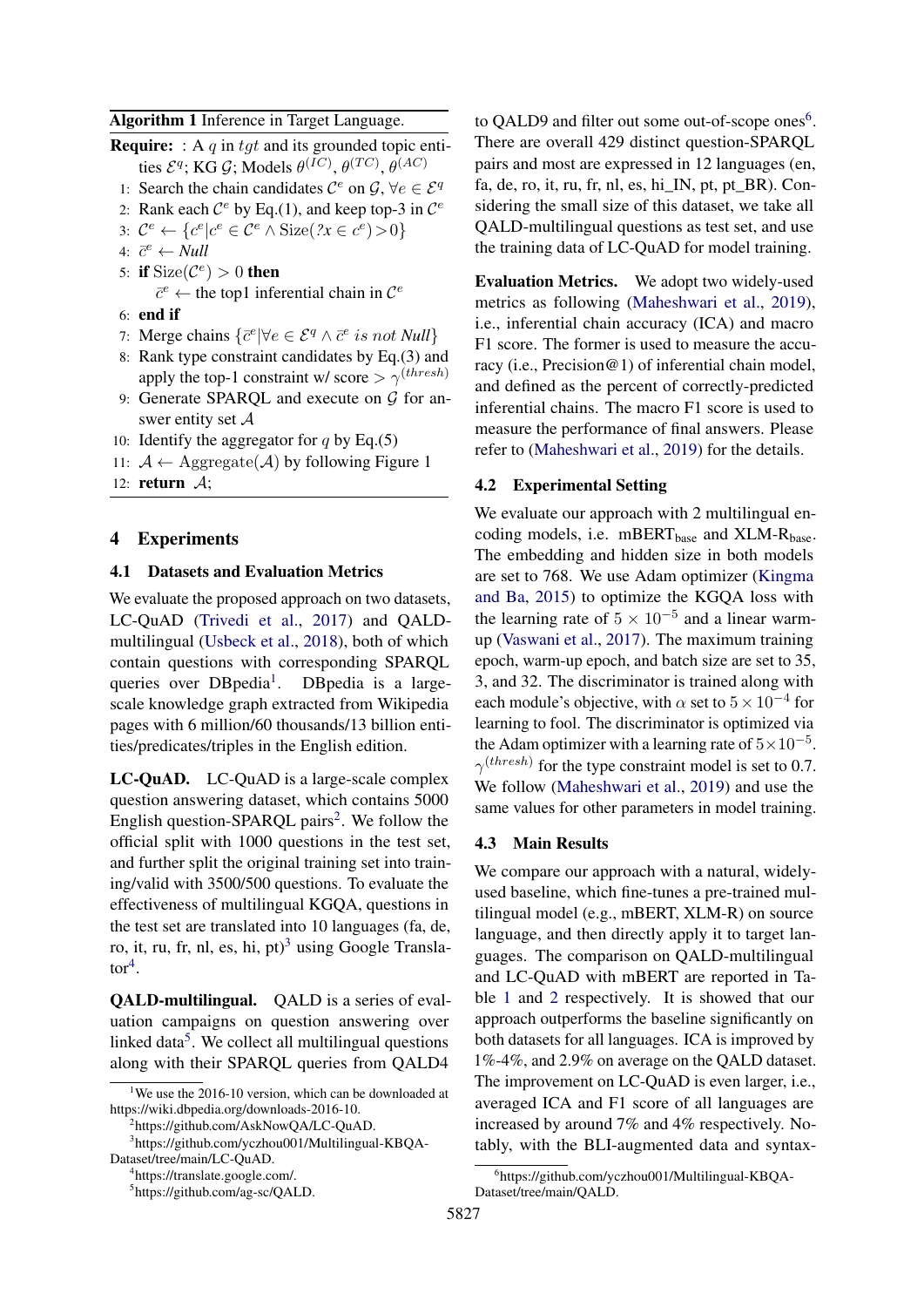<span id="page-6-0"></span>

| <b>ICA</b>      | en     | fа     | de     | ro.    | it     | ru     | fr     | nl     | es     | hi IN  | pt     |        |        | pt BR Avg Avg w/o en |
|-----------------|--------|--------|--------|--------|--------|--------|--------|--------|--------|--------|--------|--------|--------|----------------------|
| <b>Baseline</b> | 80.7   | 76.0   | 77.8   | 76.8   | 76.5   | 80.4   | 76.9   | 78.5   | 77.6   | 79.3   | 80.9   | 86.3   | 79.O   | 78.8                 |
| Ours            | 83.7   | 77.6   | 80.5   | 79.2   | 80.5   | 83.1   | 80.3   | 80.5   | 81.7   | 82.5   | 85.3   | 87.4   | 81.9   | 81.7                 |
| Lift            | $+3.1$ | $+1.6$ | $+2.8$ | $+2.5$ | $+4.0$ | $+2.7$ | $+3.4$ | $+2.0$ | $+4.0$ | $+3.2$ | $+4.4$ | $+1.1$ | $+2.9$ | $+2.9$               |
|                 |        |        |        |        |        |        |        |        |        |        |        |        |        |                      |
| F1              | en     | fа     | de     | ro.    | it     | ru     | fr     | nl     | es     | hi IN  | pt     |        |        | pt BR Avg Avg w/o en |
| <b>Baseline</b> | 65.0   | 58.0   | 60.8   | 60.2   | 53.7   | 60.5   | 59.8   | 64.3   | 55.2   | 59.3   | 60.5   | 70.0   | 60.6   | 60.2                 |
| Ours            | 66.7   | 60.0   | 62.2   | 62.1   | 57.7   | 63.5   | 63.6   | 65.9   | 58.8   | 62.6   | 63.5   | 70.0   | 63.0   | 62.7                 |

Table 1: Comparison on QALD-multilingual using mBERT.

<span id="page-6-1"></span>

| <b>ICA</b>      | en     | fа     | de     | r0     | it     | ru     | fr   | nl            | es        | hi IN  | pt     | Avg    | Avg w/o en |
|-----------------|--------|--------|--------|--------|--------|--------|------|---------------|-----------|--------|--------|--------|------------|
| <b>Baseline</b> | 87.0   | 83.8   | 88.3   | 86.1   | 86.0   | 86.0   | 86.9 | 87.2          | 88.2      | 83.7   | 86.6   | 86.3   | 86.3       |
| Ours            | 94.7   | 91.7   | 93.3   | 93.1   | 93.2   | 92.7   | 93.1 | 94.2          | 94.1      | 92.6   | 93.4   | 93.3   | 93.2       |
| Lift            | $+7.7$ | $+7.9$ | $+5.0$ | $+7.0$ | $+7.3$ | $+6.7$ |      | $+6.2$ $+7.0$ | $+5.9$    | $+9.0$ | $+6.8$ | $+6.9$ | $+6.9$     |
|                 |        |        |        |        |        |        |      |               |           |        |        |        |            |
| F1              | en     | fа     | de     | r0     | it     | ru     | fr   | nl            | <b>es</b> | hi IN  | pt     | Avg    | Avg w/o en |
| <b>Baseline</b> | 80.1   | 66.6   | 78.3   | 68.9   | 69.1   | 71.1   | 69.5 | 75.8          | 72.9      | 66.5   | 69.3   | 71.6   | 70.8       |
| Ours            | 85.5   | 71.7   | 82.4   | 72.6   | 72.3   | 74.5   | 73.2 | 80.9          | 76.1      | 71.9   | 74.0   | 75.9   | 74.9       |

Table 2: Comparison on LC-QuAD-multilingual using mBERT.

agnostic adversarial learning, the performance of source-language (i.e., English) questions are also increased by a large margin, i.e., F1 score increases from 65% to 66.7% on QALD, and from 80% to 85% on LC-QuAD. We also evaluate the propose approach using XLM-R as the multilingual encoder. The comparison on QALD-multilingual is shown in Table [3.](#page-7-0) We can observe similar improvements as in mBERT, where both averaged ICA and F1 score are increased by around 1%, verifying the effectiveness of our proposed approach.

#### 4.4 Ablation Study

Our approach consists of two important components, BLI-based data augmentation and a syntaxagnostic learning strategy. We conduct an ablation study to investigate the effect of each component. Table [4](#page-7-1) reports the averaged results of all target-languages on QALD-multilingual and LC-QuAD-multilingual. From the table we can see that, with BLI-based data augmentation, our approach increases the ICA score on QALD by 1.7%, and the syntax-agnostic adversarial learning further improves it by 1.2%. Similar improvements are observed on LC-QuAD, which verifies the effectiveness of both components in our approach.

#### 4.5 Analysis

Impact of BLI Accuracy. We assess the impact of BLI accuracy on five Romance languages (i.e. it, fr, es, pt, and ro) by injecting noise into BLI results. Specifically, when mapping source-language

<span id="page-6-2"></span>

Figure 3: Impact of BLI Accuracy in our approach. The x-axis represents the percentage of noise we inject into BLI results, while y-axis represents the performance in terms of ICA in Figure (left) and F1 score in Figure (right).

words into a target language via BLI, we randomly replace translated words with wrong ones with a probability of p (10%, 20%, 30%, 40%, and 50%). The averaged performance of our approach on the five languages is reported in Figure [3.](#page-6-2) It is observed, with more noise added, the performance of our approach drops, which is in accordance with intuition. But even when 50% of the translated words are noisy, our method still outperforms the baseline model. For example, it is superior than the baseline by 1% in terms of ICA with 50% noise, showing the robustness of our approach.

Deep Dive into Adversarial Learning. We take the inferential chain ranking model as an example, and take a deep dive into the impact of syntaxagnostic adversarial learning. The adversarial learning involves a discriminator to distinguish whether a question is grammatical or syntax-disorder, and an inferential chain ranking model to identify the gold chain. Their loss values, i.e.,  $\mathcal{L}_{a(dis)}^{(dis)}$  $\frac{u^{(dis)}}{\theta^{(dis)}}$  and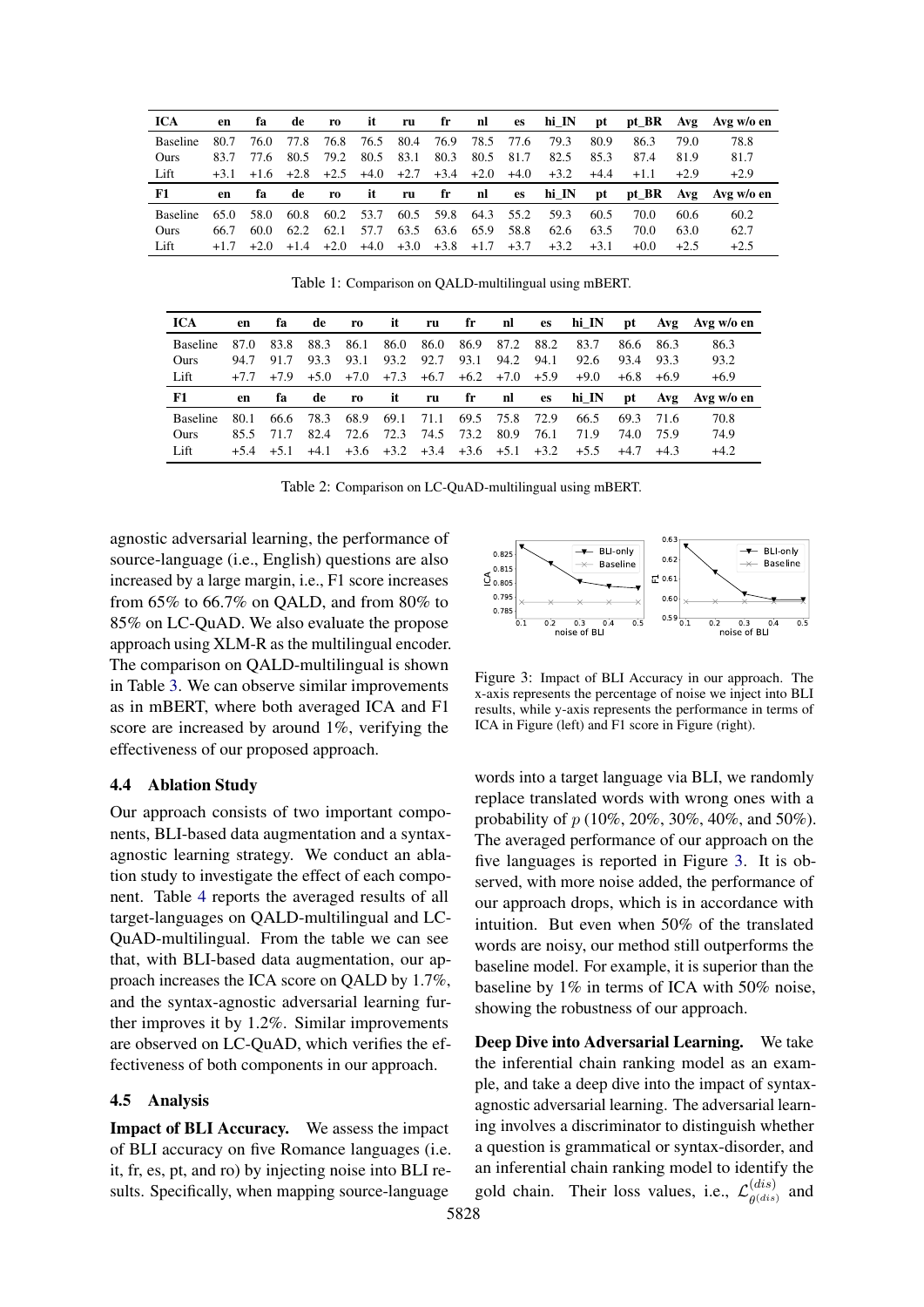<span id="page-7-0"></span>

| <b>ICA</b>            | en   | ťа      | de     | ro     | it     | ru     | fr     | nl     | es     | hi IN  | pt     | pt BR  | Avg    | Avg w/o en |
|-----------------------|------|---------|--------|--------|--------|--------|--------|--------|--------|--------|--------|--------|--------|------------|
| Baseline (XLM-R base) | 81.5 | 76.9    | 75.6   | 77.7   | 76.7   | 80.9   | 76.5   | 78.8   | 77.4   | 80.2   | 80.4   | 84.2   | 78.9   | 78.7       |
| Ours (XLM-R base)     | 84.0 | 78.1    | 77.5   | 79.0   | 77.1   | 80.9   | 77.8   | 79.4   | 78.1   | 81.3   | 80.9   | 85.3   | 79.9   | 79.6       |
| Lift                  |      | $+1.2.$ | $+1.9$ | $+1.4$ | $+0.4$ | $+0.0$ | $+1.3$ | $+0.7$ | $+0.7$ | $+1.2$ | $+0.5$ | $+1.1$ | $+1.1$ | $+0.9$     |
|                       |      |         |        |        |        |        |        |        |        |        |        |        |        |            |
| F1                    | en   | ťа      | de     | ro.    | it     | ru     | fr     | nl     | es     | hi IN  | pt     | pt_BR  | Avg    | Avg w/o en |
| Baseline (XLM-R base) | 63.4 | 57.1    | 54.7   | 58.8   | 50.1   | 59.4   | 56.3   | 61.3   | 51.2   | 59.2   | 57.5   | 66.1   | 57.9   | 57.4       |
| Ours (XLM-R base)     | 64.6 | 57.6    | 56.1   | 61.4   | 50.9   | 59.4   | 58.2   | 62.1   | 52.2   | 60.6   | 57.4   | 66.1   | 58.9   | 58.4       |

Table 3: Comparison on QALD-multilingual using XLM-R.

<span id="page-7-1"></span>

|                                                                 |     | QALD | LC-QuAD                                            |    |
|-----------------------------------------------------------------|-----|------|----------------------------------------------------|----|
| Avg w/o en                                                      | ICA | - F1 | ICA.                                               | F1 |
| <b>BLI-only</b><br><b>BLI-only vs. Baseline</b>                 |     |      | 80.5 60.9 91.7 74.2<br>$+1.7$ $+0.7$ $+5.5$ $+3.4$ |    |
| $BLI+Adv.$<br>BLI+Adv. vs. BLI-only $+1.2$ $+1.8$ $+1.4$ $+0.7$ |     |      | 81.7 62.7 93.2 74.9                                |    |

Table 4: Ablation study. "BLI-only vs. Baseline" represents the effect of BLI. "BLI+Adv. vs. BLI-only" represents effect of syntax-agnostic adversarial learning.

<span id="page-7-2"></span>

Figure 4: Adversarial losses on validation set w.r.t different epochs in training phase.

 $\hat{\mathcal{L}}^{(IC)}$ , are plot in Figure [4.](#page-7-2) We can see that the classification loss of the discriminator quickly drops and then slowly goes up, indicating that the discriminator gets good performance and then it is fooled later by the language-/syntax-agnostic embeddings generated by mBERT. Meanwhile, the inferential ranking loss drops quickly and stays very small in following epochs, showing that when mBERT is generating syntax-agnostic embeddings, it also supports the inferential chain ranking very well.

# 4.6 Case Study

We take several examples of inferential chain ranking to show how our approach works. We use t-SNE [\(Maaten and Hinton,](#page-11-11) [2008\)](#page-11-11) to map the embedding of a question-chain pair into a twodimensional data point. A question in a specific

<span id="page-7-3"></span>

Figure 5: Case study via t-SNE visualization. Different points in a graph represents different languages for the same question. (Upper left) and (upper right) show embeddings of baseline and our approach for the question "what is the population of Cairo?". (Lower left) and (lower right) show embeddings of baseline and our approach for the question "which species does an elephant belong?".

language is paired with its golden inferential chain and top-1 ranked negative candidate. Figure [5](#page-7-3) compares the baseline with our approach for two questions. Positive and negative examples of the same question in different languages are plot in the same figure. We can see that the baseline model can not distinguish positive inferential chains from negative ones well, while our approach can learn a language-agnostic representation that focuses more on ranking inferential chain candidates.

# 5 Related Work

There are mainly two categories of approaches to handle monolingual question answering over knowledge graph (KGQA) task. (1) *Information retrieval-based* approaches align a question with its answer candidates in the same semantic space,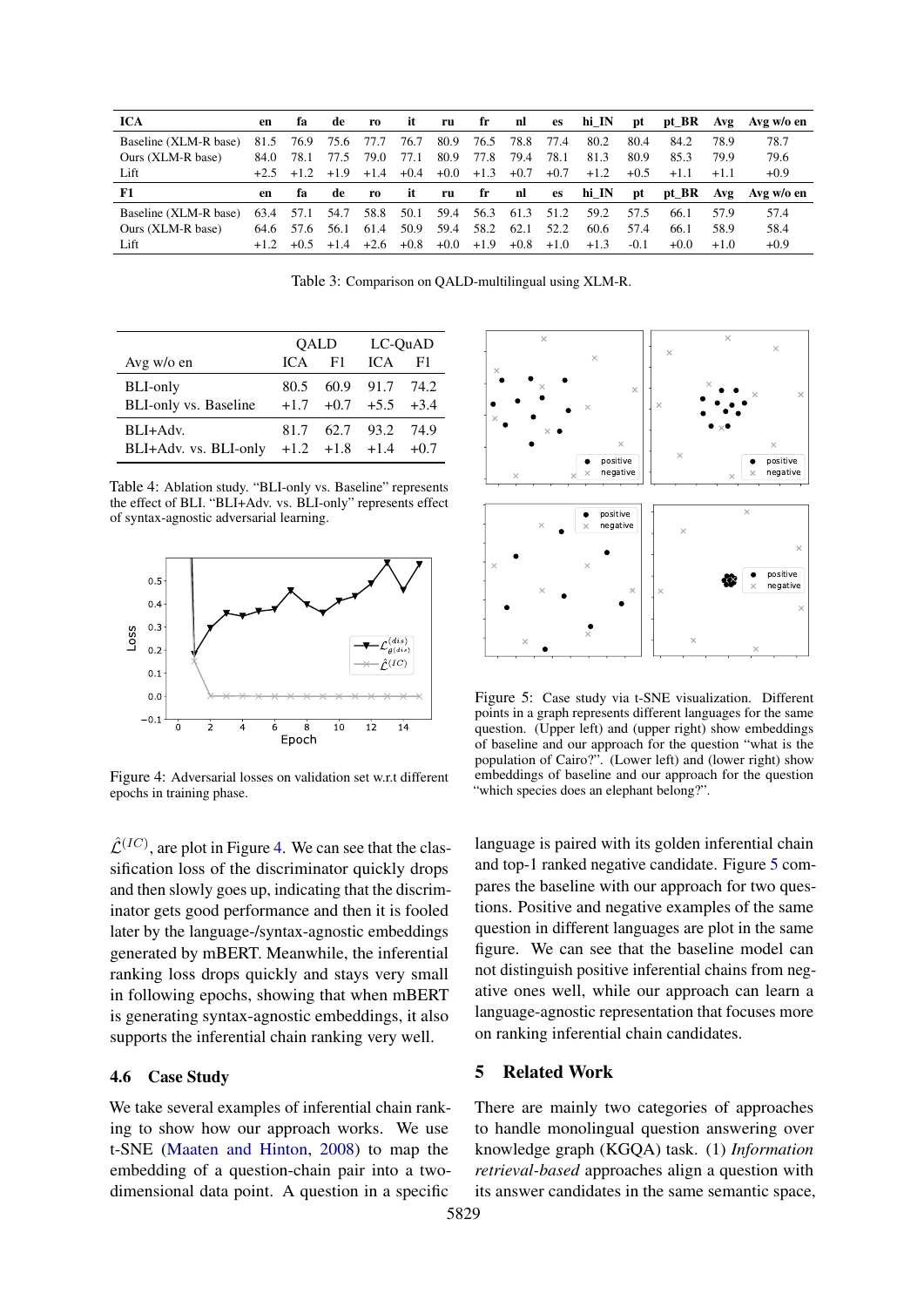where the candidates usually stem from KG neighbors of the topic entity detected in the questions [\(Bordes et al.,](#page-9-8) [2014b](#page-9-8)[,a;](#page-9-9) [Dong et al.,](#page-10-3) [2015;](#page-10-3) [Jain,](#page-10-4) [2016;](#page-10-4) [Xu et al.,](#page-12-2) [2016;](#page-12-2) [Hao et al.,](#page-10-5) [2017;](#page-10-5) [Chen et al.,](#page-9-7) [2019\)](#page-9-7). (2) *Semantic parsing-based* approaches first translate a question into the corresponding logical form, e.g., program [\(Guo et al.,](#page-10-6) [2018;](#page-10-6) [Shen et al.,](#page-11-1) [2019\)](#page-11-1) or query graph [\(Yih et al.,](#page-12-1) [2015;](#page-12-1) [Jia and](#page-10-7) [Liang,](#page-10-7) [2016;](#page-10-7) [Xiao et al.,](#page-12-3) [2016;](#page-12-3) [Dong and Lapata,](#page-9-10) [2016;](#page-9-10) [Liang et al.,](#page-11-0) [2017;](#page-11-0) [Dong and Lapata,](#page-9-11) [2018;](#page-9-11) [Maheshwari et al.,](#page-11-6) [2019\)](#page-11-6), and then execute the logical form over KG to derive the final answer. Note a logical form is usually composed of a series of grammars or operators pre-defined by experts. This paper is in line with the second category to generate query graph for KG execution. To the best of our knowledge, there are only few works targeting multilingual KGQA [\(Hakimov et al.,](#page-10-8) [2017;](#page-10-8) [Vey](#page-12-4)[seh,](#page-12-4) [2016\)](#page-12-4), which rely on extensive multilingual training data with hand-crafted features while are inapplicable to the zero-shot transfer scenario. So we adopt the pipeline by [Maheshwari et al.](#page-11-6) [\(2019\)](#page-11-6) for monolingual scenario as our base model but update the encoders with the Transformer [\(Vaswani](#page-12-0) [et al.,](#page-12-0) [2017\)](#page-12-0) to strengthen their expressive power and facilitate recent pre-trained multilingual initializations.

Given task-specific data in a source language, cross-lingual models are trained to perform inference in target languages in a low- or zero-resource scenario. Typically, cross-lingual models are proposed in two paradigms. 1) *Universal encoding*based paradigm represents multilingual natural language text into language-agnostic embeddings the same semantic space. Early works focus on aligning multilingual word embedding [\(Mikolov et al.,](#page-11-12) [2013;](#page-11-12) [Faruqui and Dyer,](#page-10-9) [2014;](#page-10-9) [Xu et al.,](#page-12-5) [2018\)](#page-12-5), while recent efforts are mainly made on large-scale pre-trained multilingual encoder, such as mBERT [\(Devlin et al.,](#page-9-2) [2019\)](#page-9-2), XLM [\(Conneau and Lam](#page-9-12)[ple,](#page-9-12) [2019\)](#page-9-12), Unicoder [\(Huang et al.,](#page-10-10) [2019a\)](#page-10-10), XLM-R [\(Conneau et al.,](#page-9-3) [2020\)](#page-9-3), InfoXLM [\(Chi et al.,](#page-9-13) [2020\)](#page-9-13), and ALM [\(Yang et al.,](#page-12-6) [2020\)](#page-12-6). They can perform zero-shot cross-lingual transfer by training in the source language while directly inference in target language. 2) *translation*-based paradigm employs well-trained machine translators to map the training or test examples in source language to those in target translation. Recent common practice tends to leverage the second paradigm to generate multilingual data to narrows the zero-shot

cross-lingual performance gap in the first paradigm, which leads to state-of-the-art results on several cross-lingual benchmarks. In contrast, we consider a zero-resource scenario where translators are unavailable and we thus resort to unsupervised BLI in light of KGQA's characteristics.

As a branch of universal encoding at word level, bilingual lexicon induction (BLI) (a.k.a crosslingual word embedding – CLWE) is learned to align bilingual word embeddings in the same space, where the embeddings are pre-trained on monolingual corpora and the alignment is trained in either a (semi-)supervised or unsupervised manner [\(Smith et al.,](#page-11-13) [2017;](#page-11-13) [Lample et al.,](#page-11-5) [2018b;](#page-11-5) [Artetxe](#page-9-5) [et al.,](#page-9-5) [2018,](#page-9-5) [2019;](#page-9-14) [Huang et al.,](#page-10-11) [2019b;](#page-10-11) [Patra et al.,](#page-11-14) [2019;](#page-11-14) [Karan et al.,](#page-10-12) [2020;](#page-10-12) [Zhao et al.,](#page-12-7) [2020;](#page-12-7) [Ren](#page-11-15) [et al.,](#page-11-15) [2020\)](#page-11-15). To alleviate "hubness" problem [\(Dinu](#page-9-15) [and Baroni,](#page-9-15) [2015\)](#page-9-15) in BLI, alternatives of the distance measurement are proposed to substitute nearest neighbor (NN) during the alignment, such as inverted-softmax [\(Smith et al.,](#page-11-13) [2017\)](#page-11-13) and CSLS [\(Lample et al.,](#page-11-5) [2018b\)](#page-11-5). In addition to building bilingual dictionary via word-level translation, a well-trained BLI model can serve as a weak baseline of sentence-level translation [\(Lample et al.,](#page-11-16) [2018a\)](#page-11-16), a seed model for unsupervised translation [\(Lample et al.,](#page-11-16) [2018a\)](#page-11-16) or a bilingual variant of copy mechanism in summarization [\(Zhu et al.,](#page-12-8) [2020\)](#page-12-8).

Moreover, adversarial training is usually integrated into cross-lingual models for languageagnostic representation learning, such as unsupervised BLI [\(Lample et al.,](#page-11-5) [2018b;](#page-11-5) [Zhang et al.,](#page-12-9) [2017\)](#page-12-9), unsupervised translation [\(Lample et al.,](#page-11-16) [2018a\)](#page-11-16), cross-Lingual sequence labeling [\(Kim](#page-10-13) [et al.,](#page-10-13) [2017;](#page-10-13) [Huang et al.,](#page-10-14) [2019c\)](#page-10-14) and cross-Lingual classification [\(Dong et al.,](#page-10-15) [2020\)](#page-10-15). In contrast, our adversarial strategy not only considers languageagnostic representations but also aims at making the model insensitive to syntax-disorder and thus competent in zero-resource scenario.

#### 6 Conclusion

We propose a novel approach for zero-shot crosslingual transfer in multilingual KGQA, which augments training data by bilingual lexicon induction, and leverages a syntax-agnostic adversarial learning strategy to alleviate the syntax-disorder problem caused by BLI. Experimental results on two multilingual KGQA datasets in 11 zero-resource languages verify its effectiveness.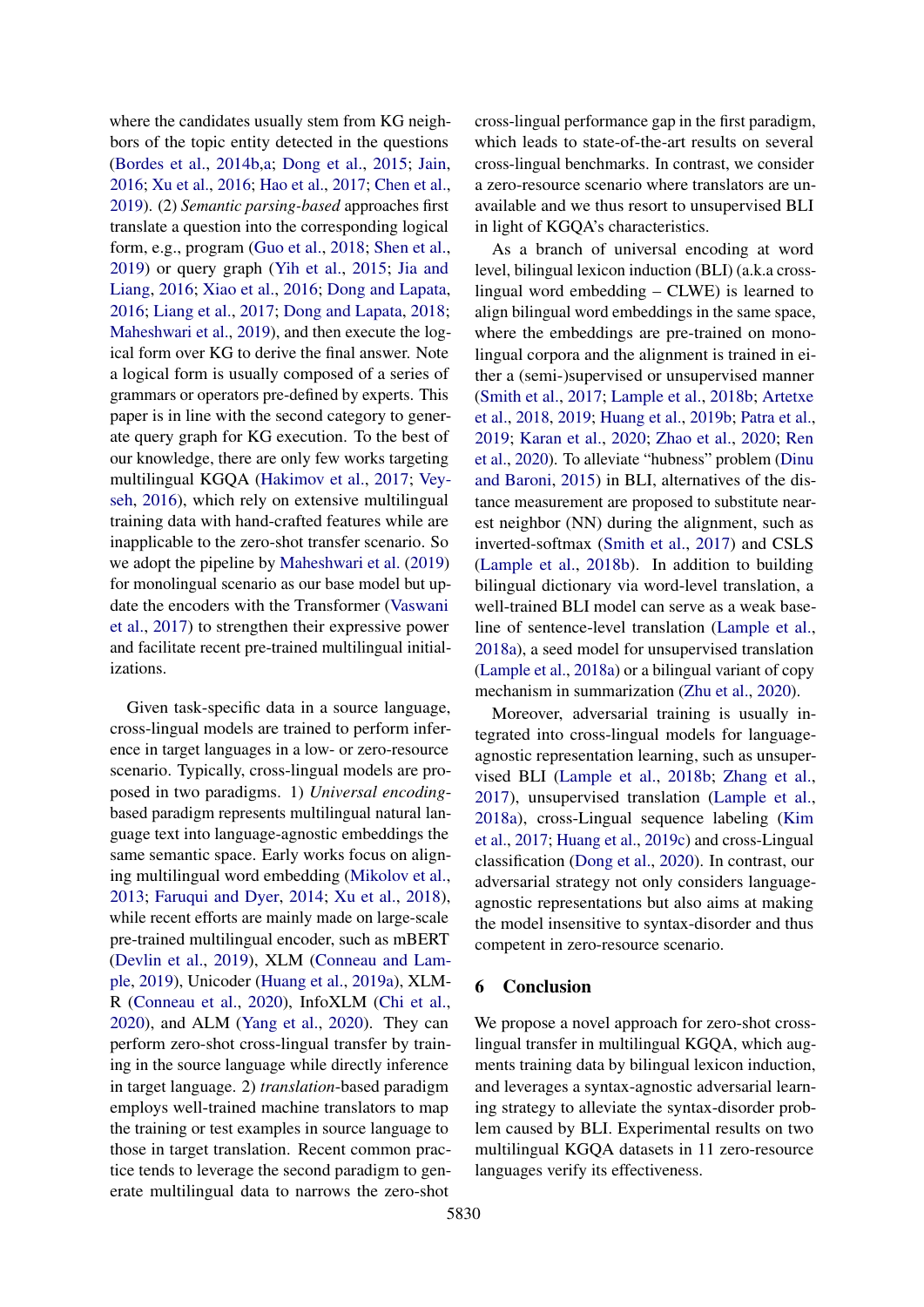# References

- <span id="page-9-5"></span>Mikel Artetxe, Gorka Labaka, and Eneko Agirre. 2018. [A robust self-learning method for fully unsupervised](https://www.aclweb.org/anthology/P18-1073/) [cross-lingual mappings of word embeddings.](https://www.aclweb.org/anthology/P18-1073/) In *Proceedings of the 56th Annual Meeting of the Association for Computational Linguistics, ACL 2018, Melbourne, Australia, July 15-20, 2018, Volume 1: Long Papers*, pages 789–798. Association for Computational Linguistics.
- <span id="page-9-14"></span>Mikel Artetxe, Gorka Labaka, and Eneko Agirre. 2019. [Bilingual lexicon induction through unsupervised](https://doi.org/10.18653/v1/p19-1494) [machine translation.](https://doi.org/10.18653/v1/p19-1494) In *Proceedings of the 57th Conference of the Association for Computational Linguistics, ACL 2019, Florence, Italy, July 28- August 2, 2019, Volume 1: Long Papers*, pages 5002–5007. Association for Computational Linguistics.
- <span id="page-9-0"></span>Sören Auer, Christian Bizer, Georgi Kobilarov, Jens Lehmann, Richard Cyganiak, and Zachary Ives. 2007. Dbpedia: A nucleus for a web of open data. In *The semantic web*, pages 722–735. Springer.
- <span id="page-9-6"></span>Jonathan Berant, Andrew Chou, Roy Frostig, and Percy Liang. 2013. [Semantic parsing on freebase](https://www.aclweb.org/anthology/D13-1160/) [from question-answer pairs.](https://www.aclweb.org/anthology/D13-1160/) In *Proceedings of the 2013 Conference on Empirical Methods in Natural Language Processing, EMNLP 2013, 18-21 October 2013, Grand Hyatt Seattle, Seattle, Washington, USA, A meeting of SIGDAT, a Special Interest Group of the ACL*, pages 1533–1544. ACL.
- <span id="page-9-1"></span>Kurt Bollacker, Colin Evans, Praveen Paritosh, Tim Sturge, and Jamie Taylor. 2008. Freebase: a collaboratively created graph database for structuring human knowledge. In *Proceedings of the 2008 ACM SIGMOD international conference on Management of data*, pages 1247–1250.
- <span id="page-9-9"></span>Antoine Bordes, Sumit Chopra, and Jason Weston. 2014a. [Question answering with subgraph embed](https://doi.org/10.3115/v1/d14-1067)[dings.](https://doi.org/10.3115/v1/d14-1067) In *Proceedings of the 2014 Conference on Empirical Methods in Natural Language Processing, EMNLP 2014, October 25-29, 2014, Doha, Qatar, A meeting of SIGDAT, a Special Interest Group of the ACL*, pages 615–620. ACL.
- <span id="page-9-8"></span>Antoine Bordes, Jason Weston, and Nicolas Usunier. 2014b. [Open question answering with weakly su](https://doi.org/10.1007/978-3-662-44848-9_11)[pervised embedding models.](https://doi.org/10.1007/978-3-662-44848-9_11) In *Machine Learning and Knowledge Discovery in Databases - European Conference, ECML PKDD 2014, Nancy, France, September 15-19, 2014. Proceedings, Part I*, volume 8724 of *Lecture Notes in Computer Science*, pages 165–180. Springer.
- <span id="page-9-7"></span>Yu Chen, Lingfei Wu, and Mohammed J. Zaki. 2019. [Bidirectional attentive memory networks for ques](https://doi.org/10.18653/v1/n19-1299)[tion answering over knowledge bases.](https://doi.org/10.18653/v1/n19-1299) In *Proceedings of the 2019 Conference of the North American Chapter of the Association for Computational Linguistics: Human Language Technologies, NAACL-HLT 2019, Minneapolis, MN, USA, June 2-7, 2019, Volume 1 (Long and Short Papers)*, pages 2913– 2923. Association for Computational Linguistics.
- <span id="page-9-13"></span>Zewen Chi, Li Dong, Furu Wei, Nan Yang, Saksham Singhal, Wenhui Wang, Xia Song, Xian-Ling Mao, Heyan Huang, and Ming Zhou. 2020. [Infoxlm: An information-theoretic framework for](http://arxiv.org/abs/2007.07834) [cross-lingual language model pre-training.](http://arxiv.org/abs/2007.07834) *CoRR*, abs/2007.07834.
- <span id="page-9-3"></span>Alexis Conneau, Kartikay Khandelwal, Naman Goyal, Vishrav Chaudhary, Guillaume Wenzek, Francisco Guzmán, Edouard Grave, Myle Ott, Luke Zettlemoyer, and Veselin Stoyanov. 2020. [Unsupervised](https://www.aclweb.org/anthology/2020.acl-main.747/) [cross-lingual representation learning at scale.](https://www.aclweb.org/anthology/2020.acl-main.747/) In *Proceedings of the 58th Annual Meeting of the Association for Computational Linguistics, ACL 2020, Online, July 5-10, 2020*, pages 8440–8451. Association for Computational Linguistics.
- <span id="page-9-12"></span>Alexis Conneau and Guillaume Lample. 2019. [Cross](http://papers.nips.cc/paper/8928-cross-lingual-language-model-pretraining)[lingual language model pretraining.](http://papers.nips.cc/paper/8928-cross-lingual-language-model-pretraining) In *Advances in Neural Information Processing Systems 32: Annual Conference on Neural Information Processing Systems 2019, NeurIPS 2019, 8-14 December 2019, Vancouver, BC, Canada*, pages 7057–7067.
- <span id="page-9-4"></span>Yiming Cui, Wanxiang Che, Ting Liu, Bing Qin, Shijin Wang, and Guoping Hu. 2019. [Cross-lingual](https://doi.org/10.18653/v1/D19-1169) [machine reading comprehension.](https://doi.org/10.18653/v1/D19-1169) In *Proceedings of the 2019 Conference on Empirical Methods in Natural Language Processing and the 9th International Joint Conference on Natural Language Processing, EMNLP-IJCNLP 2019, Hong Kong, China, November 3-7, 2019*, pages 1586–1595. Association for Computational Linguistics.
- <span id="page-9-2"></span>Jacob Devlin, Ming-Wei Chang, Kenton Lee, and Kristina Toutanova. 2019. [BERT: pre-training of](https://doi.org/10.18653/v1/n19-1423) [deep bidirectional transformers for language under](https://doi.org/10.18653/v1/n19-1423)[standing.](https://doi.org/10.18653/v1/n19-1423) In *Proceedings of the 2019 Conference of the North American Chapter of the Association for Computational Linguistics: Human Language Technologies, NAACL-HLT 2019, Minneapolis, MN, USA, June 2-7, 2019, Volume 1 (Long and Short Papers)*, pages 4171–4186. Association for Computational Linguistics.
- <span id="page-9-15"></span>Georgiana Dinu and Marco Baroni. 2015. [Improving](http://arxiv.org/abs/1412.6568) [zero-shot learning by mitigating the hubness prob](http://arxiv.org/abs/1412.6568)[lem.](http://arxiv.org/abs/1412.6568) In *3rd International Conference on Learning Representations, ICLR 2015, San Diego, CA, USA, May 7-9, 2015, Workshop Track Proceedings*.
- <span id="page-9-10"></span>Li Dong and Mirella Lapata. 2016. [Language to logi](https://doi.org/10.18653/v1/p16-1004)[cal form with neural attention.](https://doi.org/10.18653/v1/p16-1004) In *Proceedings of the 54th Annual Meeting of the Association for Computational Linguistics, ACL 2016, August 7-12, 2016, Berlin, Germany, Volume 1: Long Papers*. The Association for Computer Linguistics.
- <span id="page-9-11"></span>Li Dong and Mirella Lapata. 2018. [Coarse-to-fine de](https://www.aclweb.org/anthology/P18-1068/)[coding for neural semantic parsing.](https://www.aclweb.org/anthology/P18-1068/) In *Proceedings of the 56th Annual Meeting of the Association for Computational Linguistics, ACL 2018, Melbourne, Australia, July 15-20, 2018, Volume 1: Long Papers*, pages 731–742. Association for Computational Linguistics.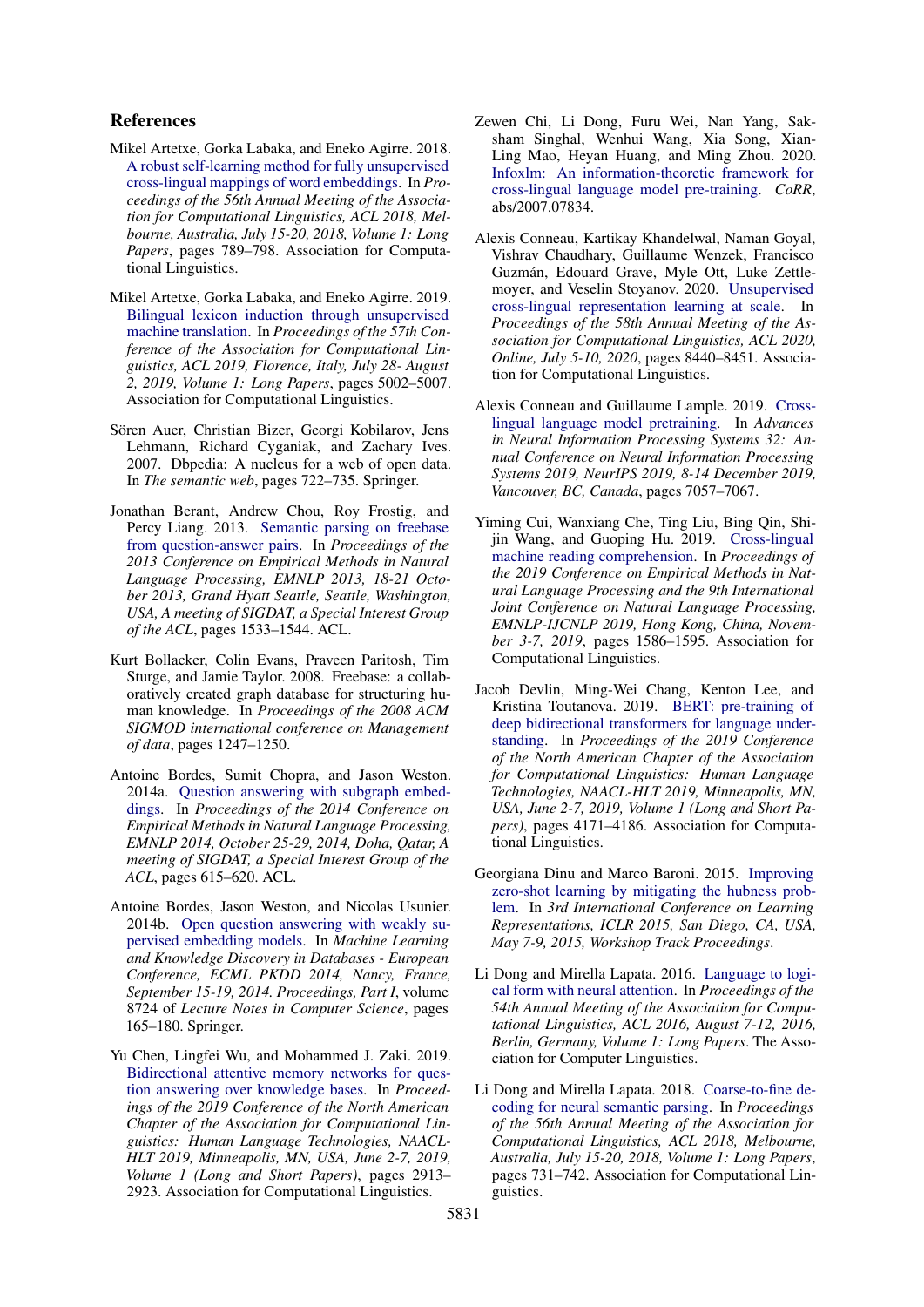- <span id="page-10-3"></span>Li Dong, Furu Wei, Ming Zhou, and Ke Xu. 2015. [Question answering over freebase with multi](https://doi.org/10.3115/v1/p15-1026)[column convolutional neural networks.](https://doi.org/10.3115/v1/p15-1026) In *Proceedings of the 53rd Annual Meeting of the Association for Computational Linguistics and the 7th International Joint Conference on Natural Language Processing of the Asian Federation of Natural Language Processing, ACL 2015, July 26-31, 2015, Beijing, China, Volume 1: Long Papers*, pages 260–269. The Association for Computer Linguistics.
- <span id="page-10-15"></span>Xin Dong, Yaxin Zhu, Yupeng Zhang, Zuohui Fu, Dongkuan Xu, Sen Yang, and Gerard de Melo. 2020. [Leveraging adversarial training in self-learning for](https://doi.org/10.1145/3397271.3401209) [cross-lingual text classification.](https://doi.org/10.1145/3397271.3401209) In *Proceedings of the 43rd International ACM SIGIR conference on research and development in Information Retrieval, SI-GIR 2020, Virtual Event, China, July 25-30, 2020*, pages 1541–1544. ACM.
- <span id="page-10-2"></span>Yuwei Fang, Shuohang Wang, Zhe Gan, Siqi Sun, and Jingjing Liu. 2020. [FILTER: an enhanced fu](http://arxiv.org/abs/2009.05166)[sion method for cross-lingual language understand](http://arxiv.org/abs/2009.05166)[ing.](http://arxiv.org/abs/2009.05166) *CoRR*, abs/2009.05166.
- <span id="page-10-9"></span>Manaal Faruqui and Chris Dyer. 2014. [Improving vec](https://doi.org/10.3115/v1/e14-1049)[tor space word representations using multilingual](https://doi.org/10.3115/v1/e14-1049) [correlation.](https://doi.org/10.3115/v1/e14-1049) In *Proceedings of the 14th Conference of the European Chapter of the Association for Computational Linguistics, EACL 2014, April 26-30, 2014, Gothenburg, Sweden*, pages 462–471. The Association for Computer Linguistics.
- <span id="page-10-6"></span>Daya Guo, Duyu Tang, Nan Duan, Ming Zhou, and Jian Yin. 2018. [Dialog-to-action: Conversational](http://papers.nips.cc/paper/7558-dialog-to-action-conversational-question-answering-over-a-large-scale-knowledge-base) [question answering over a large-scale knowledge](http://papers.nips.cc/paper/7558-dialog-to-action-conversational-question-answering-over-a-large-scale-knowledge-base) [base.](http://papers.nips.cc/paper/7558-dialog-to-action-conversational-question-answering-over-a-large-scale-knowledge-base) In *Advances in Neural Information Processing Systems 31: Annual Conference on Neural Information Processing Systems 2018, NeurIPS 2018, 3- 8 December 2018, Montréal, Canada*, pages 2946– 2955.
- <span id="page-10-8"></span>Sherzod Hakimov, Soufian Jebbara, and Philipp Cimiano. 2017. Amuse: multilingual semantic parsing for question answering over linked data. In *International Semantic Web Conference*, pages 329–346. Springer.
- <span id="page-10-5"></span>Yanchao Hao, Yuanzhe Zhang, Kang Liu, Shizhu He, Zhanyi Liu, Hua Wu, and Jun Zhao. 2017. [An end](https://doi.org/10.18653/v1/P17-1021)[to-end model for question answering over knowl](https://doi.org/10.18653/v1/P17-1021)[edge base with cross-attention combining global](https://doi.org/10.18653/v1/P17-1021) [knowledge.](https://doi.org/10.18653/v1/P17-1021) In *Proceedings of the 55th Annual Meeting of the Association for Computational Linguistics, ACL 2017, Vancouver, Canada, July 30 - August 4, Volume 1: Long Papers*, pages 221–231. Association for Computational Linguistics.
- <span id="page-10-1"></span>Junjie Hu, Sebastian Ruder, Aditya Siddhant, Graham Neubig, Orhan Firat, and Melvin Johnson. 2020. [Xtreme: A massively multilingual multi-task](http://arxiv.org/abs/2003.11080) [benchmark for evaluating cross-lingual generaliza](http://arxiv.org/abs/2003.11080)[tion.](http://arxiv.org/abs/2003.11080) *CoRR*, abs/2003.11080.
- <span id="page-10-0"></span>Sen Hu, Lei Zou, and Xinbo Zhang. 2018. A statetransition framework to answer complex questions

over knowledge base. In *Proceedings of the 2018 Conference on Empirical Methods in Natural Language Processing*, pages 2098–2108.

- <span id="page-10-10"></span>Haoyang Huang, Yaobo Liang, Nan Duan, Ming Gong, Linjun Shou, Daxin Jiang, and Ming Zhou. 2019a. [Unicoder: A universal language encoder by pre](https://doi.org/10.18653/v1/D19-1252)[training with multiple cross-lingual tasks.](https://doi.org/10.18653/v1/D19-1252) In *Proceedings of the 2019 Conference on Empirical Methods in Natural Language Processing and the 9th International Joint Conference on Natural Language Processing, EMNLP-IJCNLP 2019, Hong Kong, China, November 3-7, 2019*, pages 2485–2494. Association for Computational Linguistics.
- <span id="page-10-11"></span>Jiaji Huang, Qiang Qiu, and Kenneth Church. 2019b. [Hubless nearest neighbor search for bilingual lexi](https://doi.org/10.18653/v1/p19-1399)[con induction.](https://doi.org/10.18653/v1/p19-1399) In *Proceedings of the 57th Conference of the Association for Computational Linguistics, ACL 2019, Florence, Italy, July 28- August 2, 2019, Volume 1: Long Papers*, pages 4072–4080. Association for Computational Linguistics.
- <span id="page-10-14"></span>Lifu Huang, Heng Ji, and Jonathan May. 2019c. [Cross](https://doi.org/10.18653/v1/n19-1383)[lingual multi-level adversarial transfer to enhance](https://doi.org/10.18653/v1/n19-1383) [low-resource name tagging.](https://doi.org/10.18653/v1/n19-1383) In *Proceedings of the 2019 Conference of the North American Chapter of the Association for Computational Linguistics: Human Language Technologies, NAACL-HLT 2019, Minneapolis, MN, USA, June 2-7, 2019, Volume 1 (Long and Short Papers)*, pages 3823–3833. Association for Computational Linguistics.
- <span id="page-10-4"></span>Sarthak Jain. 2016. [Question answering over knowl](https://doi.org/10.18653/v1/n16-2016)[edge base using factual memory networks.](https://doi.org/10.18653/v1/n16-2016) In *Proceedings of the Student Research Workshop, SRW@HLT-NAACL 2016, The 2016 Conference of the North American Chapter of the Association for Computational Linguistics: Human Language Technologies, San Diego California, USA, June 12-17, 2016*, pages 109–115. The Association for Computational Linguistics.
- <span id="page-10-7"></span>Robin Jia and Percy Liang. 2016. [Data recombination](https://doi.org/10.18653/v1/p16-1002) [for neural semantic parsing.](https://doi.org/10.18653/v1/p16-1002) In *Proceedings of the 54th Annual Meeting of the Association for Computational Linguistics, ACL 2016, August 7-12, 2016, Berlin, Germany, Volume 1: Long Papers*. The Association for Computer Linguistics.
- <span id="page-10-12"></span>Mladen Karan, Ivan Vulic, Anna Korhonen, and Goran Glavas. 2020. [Classification-based self-learning for](https://www.aclweb.org/anthology/2020.acl-main.618/) [weakly supervised bilingual lexicon induction.](https://www.aclweb.org/anthology/2020.acl-main.618/) In *Proceedings of the 58th Annual Meeting of the Association for Computational Linguistics, ACL 2020, Online, July 5-10, 2020*, pages 6915–6922. Association for Computational Linguistics.
- <span id="page-10-13"></span>Joo-Kyung Kim, Young-Bum Kim, Ruhi Sarikaya, and Eric Fosler-Lussier. 2017. [Cross-lingual transfer](https://doi.org/10.18653/v1/d17-1302) [learning for POS tagging without cross-lingual re](https://doi.org/10.18653/v1/d17-1302)[sources.](https://doi.org/10.18653/v1/d17-1302) In *Proceedings of the 2017 Conference on Empirical Methods in Natural Language Processing, EMNLP 2017, Copenhagen, Denmark, September 9- 11, 2017*, pages 2832–2838. Association for Computational Linguistics.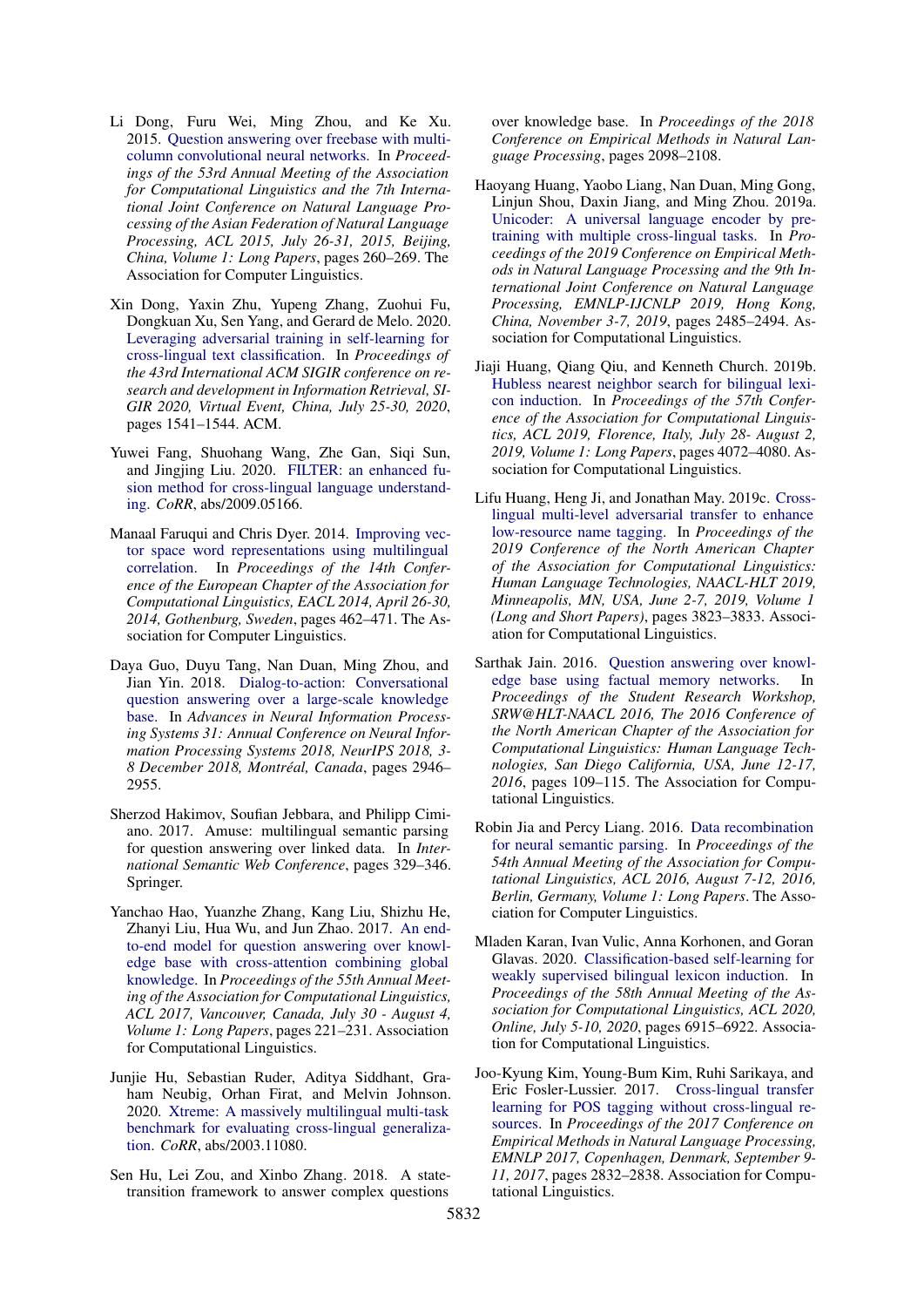- <span id="page-11-10"></span>Diederik P. Kingma and Jimmy Ba. 2015. [Adam: A](http://arxiv.org/abs/1412.6980) [method for stochastic optimization.](http://arxiv.org/abs/1412.6980) In *3rd International Conference on Learning Representations, ICLR 2015, San Diego, CA, USA, May 7-9, 2015, Conference Track Proceedings*.
- <span id="page-11-7"></span>Denis Krompaß, Stephan Baier, and Volker Tresp. 2015. [Type-constrained representation learning in](https://doi.org/10.1007/978-3-319-25007-6_37) [knowledge graphs.](https://doi.org/10.1007/978-3-319-25007-6_37) In *The Semantic Web - ISWC 2015 - 14th International Semantic Web Conference, Bethlehem, PA, USA, October 11-15, 2015, Proceedings, Part I*, volume 9366 of *Lecture Notes in Computer Science*, pages 640–655. Springer.
- <span id="page-11-16"></span>Guillaume Lample, Alexis Conneau, Ludovic Denoyer, and Marc'Aurelio Ranzato. 2018a. [Unsupervised](https://openreview.net/forum?id=rkYTTf-AZ) [machine translation using monolingual corpora only.](https://openreview.net/forum?id=rkYTTf-AZ) In *6th International Conference on Learning Representations, ICLR 2018, Vancouver, BC, Canada, April 30 - May 3, 2018, Conference Track Proceedings*. OpenReview.net.
- <span id="page-11-5"></span>Guillaume Lample, Alexis Conneau, Marc'Aurelio Ranzato, Ludovic Denoyer, and Hervé Jégou. 2018b. [Word translation without parallel data.](https://openreview.net/forum?id=H196sainb) In *6th International Conference on Learning Representations, ICLR 2018, Vancouver, BC, Canada, April 30 - May 3, 2018, Conference Track Proceedings*. OpenReview.net.
- <span id="page-11-0"></span>Chen Liang, Jonathan Berant, Quoc V. Le, Kenneth D. Forbus, and Ni Lao. 2017. [Neural symbolic ma](https://doi.org/10.18653/v1/P17-1003)[chines: Learning semantic parsers on freebase with](https://doi.org/10.18653/v1/P17-1003) [weak supervision.](https://doi.org/10.18653/v1/P17-1003) In *Proceedings of the 55th Annual Meeting of the Association for Computational Linguistics, ACL 2017, Vancouver, Canada, July 30 - August 4, Volume 1: Long Papers*, pages 23–33. Association for Computational Linguistics.
- <span id="page-11-4"></span>Yaobo Liang, Nan Duan, Yeyun Gong, Ning Wu, Fenfei Guo, Weizhen Qi, Ming Gong, Linjun Shou, Daxin Jiang, Guihong Cao, Xiaodong Fan, Bruce Zhang, Rahul Agrawal, Edward Cui, Sining Wei, Taroon Bharti, Ying Qiao, Jiun-Hung Chen, Winnie Wu, Shuguang Liu, Fan Yang, Rangan Majumder, and Ming Zhou. 2020. [XGLUE: A new benchmark](http://arxiv.org/abs/2004.01401) [dataset for cross-lingual pre-training, understanding](http://arxiv.org/abs/2004.01401) [and generation.](http://arxiv.org/abs/2004.01401) *CoRR*, abs/2004.01401.
- <span id="page-11-3"></span>Yinhan Liu, Myle Ott, Naman Goyal, Jingfei Du, Mandar Joshi, Danqi Chen, Omer Levy, Mike Lewis, Luke Zettlemoyer, and Veselin Stoyanov. 2019. [Roberta: A robustly optimized BERT pretraining ap](http://arxiv.org/abs/1907.11692)[proach.](http://arxiv.org/abs/1907.11692) *CoRR*, abs/1907.11692.
- <span id="page-11-11"></span>Laurens van der Maaten and Geoffrey Hinton. 2008. Visualizing data using t-sne. *Journal of machine learning research*, 9(Nov):2579–2605.
- <span id="page-11-6"></span>Gaurav Maheshwari, Priyansh Trivedi, Denis Lukovnikov, Nilesh Chakraborty, Asja Fischer, and Jens Lehmann. 2019. [Learning to rank query](https://doi.org/10.1007/978-3-030-30793-6_28) [graphs for complex question answering over knowl](https://doi.org/10.1007/978-3-030-30793-6_28)[edge graphs.](https://doi.org/10.1007/978-3-030-30793-6_28) In *The Semantic Web - ISWC 2019 - 18th International Semantic Web Conference,*

*Auckland, New Zealand, October 26-30, 2019, Proceedings, Part I*, volume 11778 of *Lecture Notes in Computer Science*, pages 487–504. Springer.

- <span id="page-11-12"></span>Tomas Mikolov, Quoc V. Le, and Ilya Sutskever. 2013. [Exploiting similarities among languages for ma](http://arxiv.org/abs/1309.4168)[chine translation.](http://arxiv.org/abs/1309.4168) *CoRR*, abs/1309.4168.
- <span id="page-11-14"></span>Barun Patra, Joel Ruben Antony Moniz, Sarthak Garg, Matthew R. Gormley, and Graham Neubig. 2019. [Bilingual lexicon induction with semi-supervision in](https://doi.org/10.18653/v1/p19-1018) [non-isometric embedding spaces.](https://doi.org/10.18653/v1/p19-1018) In *Proceedings of the 57th Conference of the Association for Computational Linguistics, ACL 2019, Florence, Italy, July 28- August 2, 2019, Volume 1: Long Papers*, pages 184–193. Association for Computational Linguistics.
- <span id="page-11-2"></span>Matthew E. Peters, Mark Neumann, Mohit Iyyer, Matt Gardner, Christopher Clark, Kenton Lee, and Luke Zettlemoyer. 2018. [Deep contextualized word rep](https://doi.org/10.18653/v1/n18-1202)[resentations.](https://doi.org/10.18653/v1/n18-1202) In *Proceedings of the 2018 Conference of the North American Chapter of the Association for Computational Linguistics: Human Language Technologies, NAACL-HLT 2018, New Orleans, Louisiana, USA, June 1-6, 2018, Volume 1 (Long Papers)*, pages 2227–2237. Association for Computational Linguistics.
- <span id="page-11-15"></span>Shuo Ren, Shujie Liu, Ming Zhou, and Shuai Ma. 2020. [A graph-based coarse-to-fine method for unsuper](https://www.aclweb.org/anthology/2020.acl-main.318/)[vised bilingual lexicon induction.](https://www.aclweb.org/anthology/2020.acl-main.318/) In *Proceedings of the 58th Annual Meeting of the Association for Computational Linguistics, ACL 2020, Online, July 5-10, 2020*, pages 3476–3485. Association for Computational Linguistics.
- <span id="page-11-1"></span>Tao Shen, Xiubo Geng, Tao Qin, Daya Guo, Duyu Tang, Nan Duan, Guodong Long, and Daxin Jiang. 2019. Multi-task learning for conversational question answering over a large-scale knowledge base. *arXiv preprint arXiv:1910.05069*.
- <span id="page-11-13"></span>Samuel L. Smith, David H. P. Turban, Steven Hamblin, and Nils Y. Hammerla. 2017. [Offline bilingual word](https://openreview.net/forum?id=r1Aab85gg) [vectors, orthogonal transformations and the inverted](https://openreview.net/forum?id=r1Aab85gg) [softmax.](https://openreview.net/forum?id=r1Aab85gg) In *5th International Conference on Learning Representations, ICLR 2017, Toulon, France, April 24-26, 2017, Conference Track Proceedings*. OpenReview.net.
- <span id="page-11-8"></span>Priyansh Trivedi, Gaurav Maheshwari, Mohnish Dubey, and Jens Lehmann. 2017. [Lc-quad: A cor](https://doi.org/10.1007/978-3-319-68204-4_22)[pus for complex question answering over knowledge](https://doi.org/10.1007/978-3-319-68204-4_22) [graphs.](https://doi.org/10.1007/978-3-319-68204-4_22) In *The Semantic Web - ISWC 2017 - 16th International Semantic Web Conference, Vienna, Austria, October 21-25, 2017, Proceedings, Part II*, volume 10588 of *Lecture Notes in Computer Science*, pages 210–218. Springer.
- <span id="page-11-9"></span>Ricardo Usbeck, Ria Hari Gusmita, Axel-Cyrille Ngonga Ngomo, and Muhammad Saleem. 2018. [9th challenge on question answering over](http://ceur-ws.org/Vol-2241/paper-06.pdf) [linked data \(QALD-9\) \(invited paper\).](http://ceur-ws.org/Vol-2241/paper-06.pdf) In *Joint proceedings of the 4th Workshop on Semantic Deep*